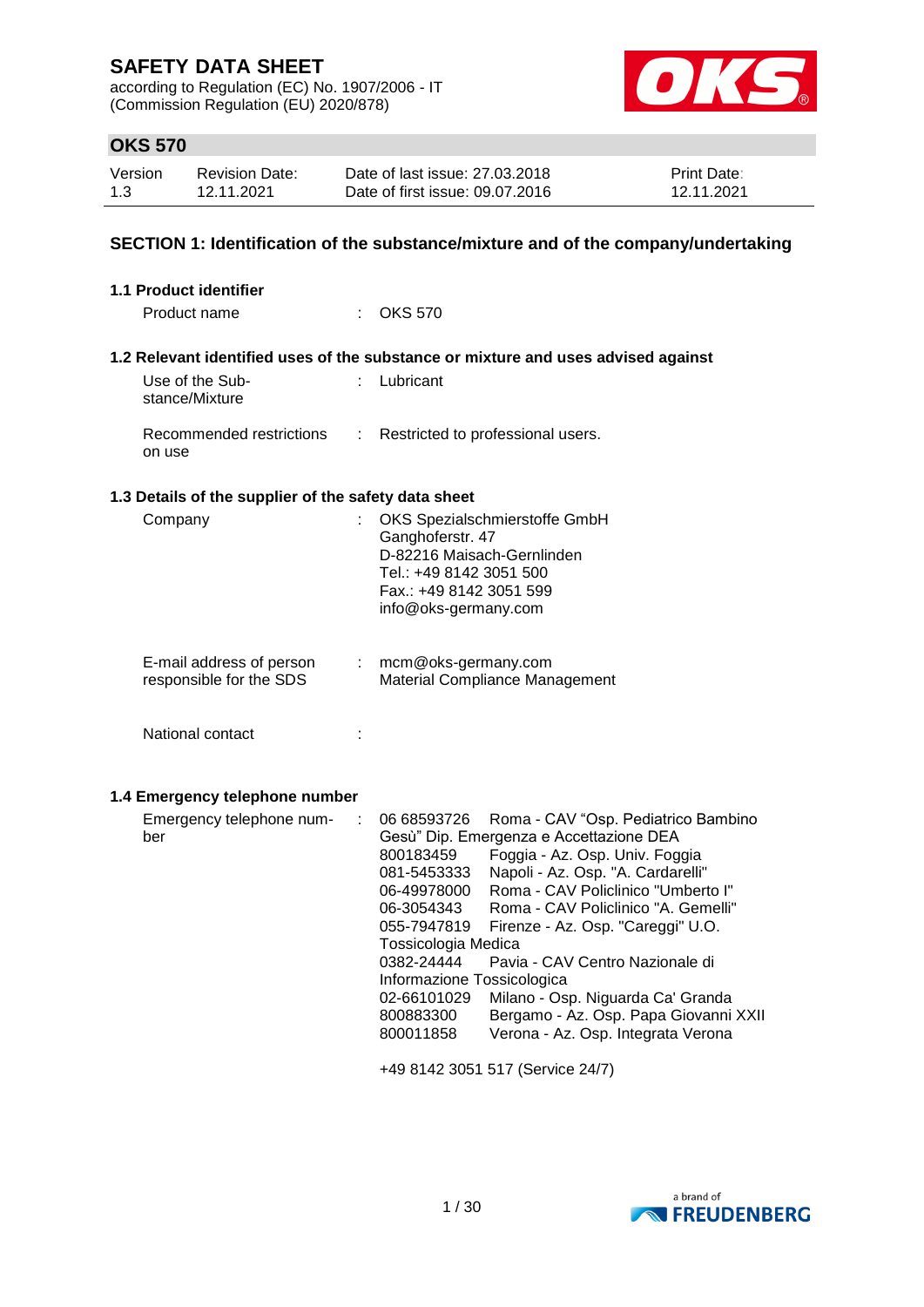according to Regulation (EC) No. 1907/2006 - IT (Commission Regulation (EU) 2020/878)



### **OKS 570**

| Version | <b>Revision Date:</b> | Date of last issue: 27,03,2018  | <b>Print Date:</b> |
|---------|-----------------------|---------------------------------|--------------------|
| 1.3     | 12.11.2021            | Date of first issue: 09.07.2016 | 12.11.2021         |

### **SECTION 2: Hazards identification**

### **2.1 Classification of the substance or mixture**

#### **Classification (REGULATION (EC) No 1272/2008)**

| Flammable liquids, Category 2                                                                | H225: Highly flammable liquid and vapour.                |
|----------------------------------------------------------------------------------------------|----------------------------------------------------------|
| Skin irritation, Category 2                                                                  | H315: Causes skin irritation.                            |
| Eye irritation, Category 2                                                                   | H319: Causes serious eye irritation.                     |
| Specific target organ toxicity - single ex-<br>posure, Category 3, Central nervous<br>system | H336: May cause drowsiness or dizziness.                 |
| Aspiration hazard, Category 1                                                                | H304: May be fatal if swallowed and enters air-<br>ways. |
| Long-term (chronic) aquatic hazard, Cat-<br>egory 2                                          | H411: Toxic to aquatic life with long lasting effects.   |

#### **2.2 Label elements**

| Labelling (REGULATION (EC) No 1272/2008) |                                      |                                                                                                      |
|------------------------------------------|--------------------------------------|------------------------------------------------------------------------------------------------------|
| Hazard pictograms                        |                                      |                                                                                                      |
| Signal word                              | Danger                               |                                                                                                      |
| <b>Hazard statements</b>                 | H <sub>225</sub><br>H <sub>304</sub> | Highly flammable liquid and vapour.<br>May be fatal if swallowed and enters air-<br>ways.            |
|                                          | H315                                 | Causes skin irritation.                                                                              |
|                                          | H319                                 | Causes serious eye irritation.                                                                       |
|                                          | H336<br>H411                         | May cause drowsiness or dizziness.                                                                   |
|                                          |                                      | Toxic to aquatic life with long lasting effects.                                                     |
| Precautionary statements                 | <b>Prevention:</b>                   |                                                                                                      |
|                                          | P210                                 | Keep away from heat, hot surfaces, sparks,<br>open flames and other ignition sources. No<br>smoking. |
|                                          | P <sub>273</sub>                     | Avoid release to the environment.                                                                    |
|                                          | <b>Response:</b>                     |                                                                                                      |
|                                          | $P301 + P310$                        | IF SWALLOWED: Immediately call a<br>POISON CENTER/ doctor.                                           |
|                                          | P331                                 | Do NOT induce vomiting.                                                                              |
|                                          | P370 + P378                          | In case of fire: Use alcohol-resistant foam,<br>carbon dioxide or water mist to extinguish.          |
|                                          | P391                                 | Collect spillage.                                                                                    |
|                                          |                                      | a brand of                                                                                           |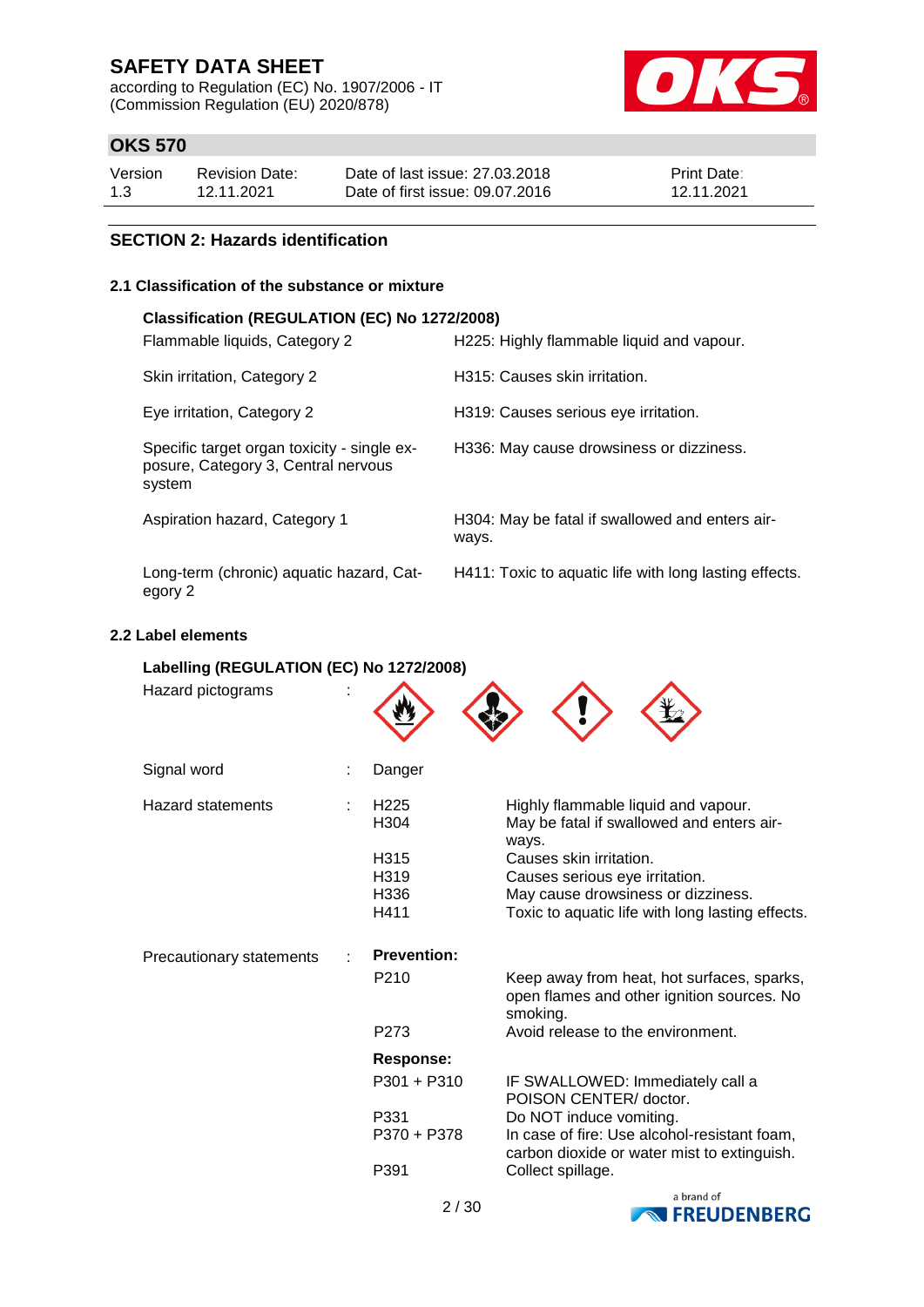according to Regulation (EC) No. 1907/2006 - IT (Commission Regulation (EU) 2020/878)



### **OKS 570**

| Version | <b>Revision Date:</b> | Date of last issue: 27,03,2018  | <b>Print Date:</b> |
|---------|-----------------------|---------------------------------|--------------------|
| 1.3     | 12.11.2021            | Date of first issue: 09.07.2016 | 12.11.2021         |

#### **Storage:**

P403 + P235 Store in a well-ventilated place. Keep cool.

#### **Hazardous components which must be listed on the label:**

Hydrocarbons, C6-C7, n-alkanes, isoalkanes, cyclics, <5% n-hexane

butanone

acetone

xylene

#### **2.3 Other hazards**

This substance/mixture contains no components considered to be either persistent, bioaccumulative and toxic (PBT), or very persistent and very bioaccumulative (vPvB) at levels of 0.1% or higher.

Ecological information: The substance/mixture does not contain components considered to have endocrine disrupting properties according to REACH Article 57(f) or Commission Delegated regulation (EU) 2017/2100 or Commission Regulation (EU) 2018/605 at levels of 0.1% or higher.

Toxicological information: The substance/mixture does not contain components considered to have endocrine disrupting properties according to REACH Article 57(f) or Commission Delegated regulation (EU) 2017/2100 or Commission Regulation (EU) 2018/605 at levels of 0.1% or higher.

### **SECTION 3: Composition/information on ingredients**

#### **3.2 Mixtures**

Chemical nature : Solvent

Silicone resin PTFE

#### **Components**

| Chemical name                                                           | CAS-No.<br>EC-No.<br>Index-No.<br>Registration number | Classification                                                                                             | specific concen-<br>tration limit<br>M-Factor<br><b>Notes</b><br>Acute toxicity<br>estimate | Concentration<br>(% w/w) |
|-------------------------------------------------------------------------|-------------------------------------------------------|------------------------------------------------------------------------------------------------------------|---------------------------------------------------------------------------------------------|--------------------------|
| Hydrocarbons, C6-C7,<br>n-alkanes, isoalkanes,<br>cyclics, <5% n-hexane | 921-024-6<br>01-2119475514-35-<br><b>XXXX</b>         | Flam. Lig.2; H225<br>Skin Irrit.2; H315<br>STOT SE3; H336<br>Asp. Tox.1; H304<br>Aquatic Chronic2;<br>H411 |                                                                                             | $>= 30 - 50$             |
| butanone                                                                | 78-93-3<br>201-159-0                                  | Flam. Liq.2; H225<br>Eye Irrit.2; H319                                                                     |                                                                                             | $>= 10 - 20$             |

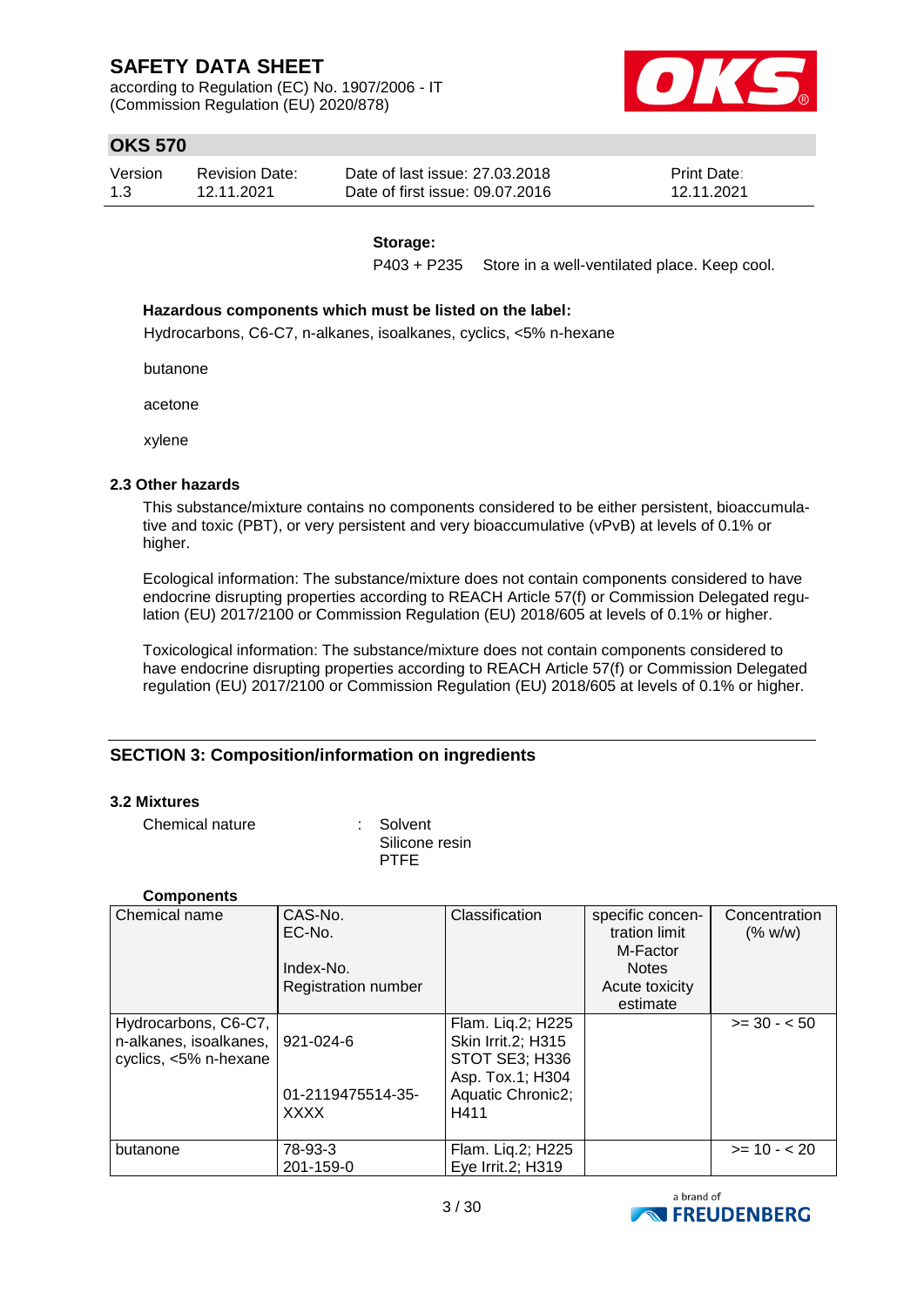according to Regulation (EC) No. 1907/2006 - IT (Commission Regulation (EU) 2020/878)



### **OKS 570**

| Version | <b>Revision Date:</b> | Date of last issue: 27,03,2018  | <b>Print Date:</b> |  |
|---------|-----------------------|---------------------------------|--------------------|--|
| 1.3     | 12.11.2021            | Date of first issue: 09.07.2016 | 12.11.2021         |  |
|         |                       | STOT SE3; H336                  |                    |  |

|               | 606-002-00-3<br>01-2119457290-43-<br><b>XXXX</b>                           | STOT SE3; H336                                                                                                                                                                            |                                                                            |               |
|---------------|----------------------------------------------------------------------------|-------------------------------------------------------------------------------------------------------------------------------------------------------------------------------------------|----------------------------------------------------------------------------|---------------|
| acetone       | 67-64-1<br>200-662-2<br>606-001-00-8<br>01-2119471330-49-<br><b>XXXX</b>   | Flam. Liq.2; H225<br>Eye Irrit.2; H319<br>STOT SE3; H336                                                                                                                                  |                                                                            | $>= 1 - 10$   |
| ethyl acetate | 141-78-6<br>205-500-4<br>607-022-00-5<br>01-21119475103-46-<br><b>XXXX</b> | Flam. Lig.2; H225<br>Eye Irrit.2; H319<br>STOT SE3; H336                                                                                                                                  |                                                                            | $>= 1 - 10$   |
| xylene        | 1330-20-7<br>215-535-7<br>601-022-00-9<br>01-2119488216-32-<br><b>XXXX</b> | Flam. Liq.3; H226<br>Acute Tox.4; H332<br>Acute Tox.4; H312   Note C<br>Skin Irrit.2; H315<br>Eye Irrit.2; H319<br>STOT SE3; H335<br>STOT RE2; H373<br>STOT RE2; H373<br>Asp. Tox.1; H304 |                                                                            | $>= 1 - 10$   |
| methanol      | 67-56-1<br>200-659-6<br>603-001-00-X                                       | Flam. Liq.2; H225<br>Acute Tox.3; H301<br>Acute Tox.2; H330<br>Acute Tox.3; H311<br>STOT SE1; H370                                                                                        | $>= 10 %$<br>STOT SE1,<br>H370<br>$3 - 10\%$<br>STOT SE2,<br>H371<br>$***$ | $>= 0, 1 - 1$ |

For explanation of abbreviations see section 16.

### **SECTION 4: First aid measures**

### **4.1 Description of first aid measures**

If inhaled  $\qquad \qquad : \quad$  Call a physician or poison control centre immediately. Remove person to fresh air. If signs/symptoms continue, get medical attention.

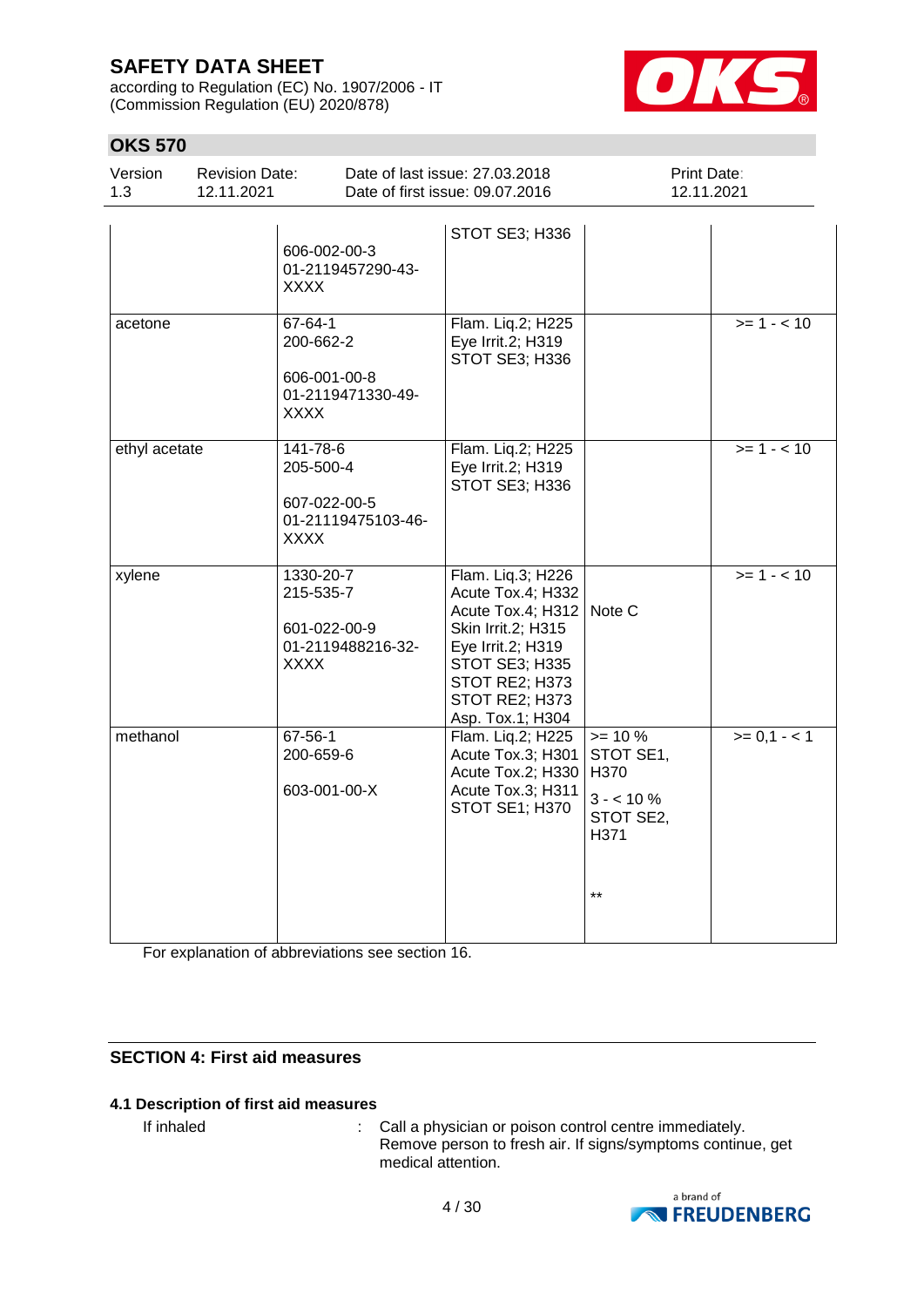according to Regulation (EC) No. 1907/2006 - IT (Commission Regulation (EU) 2020/878)



### **OKS 570**

| Version<br>1.3 | <b>Revision Date:</b><br>12.11.2021 | Date of last issue: 27.03.2018<br>Date of first issue: 09.07.2016                                                                                                                                                                                                                                                                                                                                  | <b>Print Date:</b><br>12.11.2021 |
|----------------|-------------------------------------|----------------------------------------------------------------------------------------------------------------------------------------------------------------------------------------------------------------------------------------------------------------------------------------------------------------------------------------------------------------------------------------------------|----------------------------------|
|                |                                     | Keep patient warm and at rest.<br>If unconscious, place in recovery position and seek medical<br>advice.<br>Keep respiratory tract clear.<br>If breathing is irregular or stopped, administer artificial respira-<br>tion.                                                                                                                                                                         |                                  |
|                | In case of skin contact             | Take off all contaminated clothing immediately.<br>Get medical attention immediately if irritation develops and<br>persists.<br>Wash clothing before reuse.<br>Thoroughly clean shoes before reuse.<br>Wash off immediately with plenty of water.                                                                                                                                                  |                                  |
|                | In case of eye contact              | Rinse immediately with plenty of water, also under the eyelids,<br>for at least 10 minutes.<br>Seek medical advice.                                                                                                                                                                                                                                                                                |                                  |
| If swallowed   |                                     | Move the victim to fresh air.<br>If accidentally swallowed obtain immediate medical attention.<br>If unconscious, place in recovery position and seek medical<br>advice.<br>Keep respiratory tract clear.<br>Do NOT induce vomiting.<br>Rinse mouth with water.<br>Never give anything by mouth to an unconscious person.<br>Aspiration hazard if swallowed - can enter lungs and cause<br>damage. |                                  |
|                |                                     | 4.2 Most important symptoms and effects, both acute and delayed                                                                                                                                                                                                                                                                                                                                    |                                  |
| Symptoms       |                                     | Inhalation may provoke the following symptoms:<br>Unconsciousness<br><b>Dizziness</b><br><b>Drowsiness</b><br>Headache<br>Nausea<br><b>Tiredness</b><br>Skin contact may provoke the following symptoms:<br>Erythema                                                                                                                                                                               |                                  |
|                |                                     | Aspiration may cause pulmonary oedema and pneumonitis.                                                                                                                                                                                                                                                                                                                                             |                                  |
| <b>Risks</b>   |                                     | Central nervous system depression<br>Can be absorbed through skin.<br>Risk of product entering the lungs on vomiting after ingestion.<br>Health injuries may be delayed.<br>Causes skin irritation.                                                                                                                                                                                                |                                  |

### **4.3 Indication of any immediate medical attention and special treatment needed**

Treatment : Treat symptomatically.

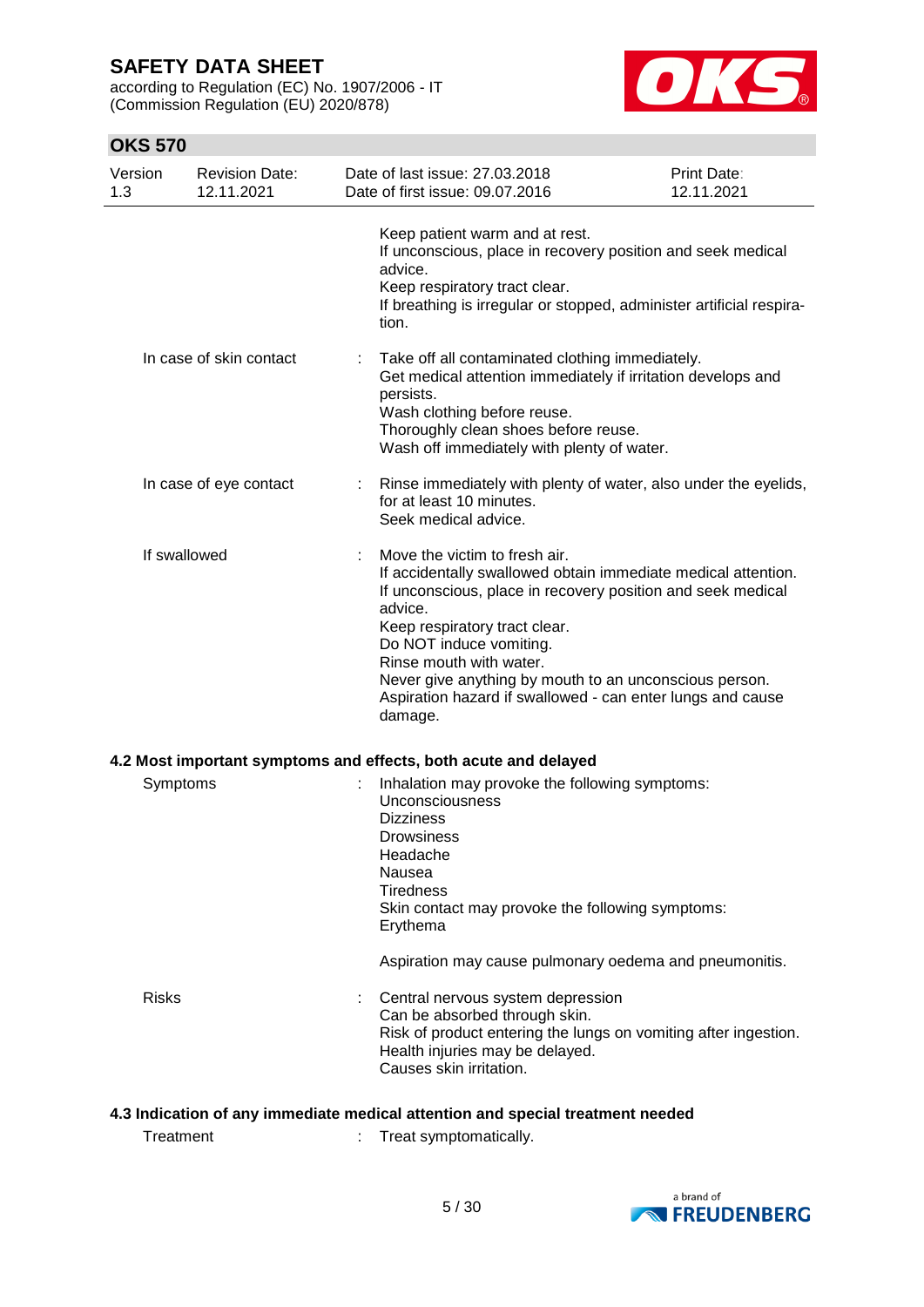according to Regulation (EC) No. 1907/2006 - IT (Commission Regulation (EU) 2020/878)



### **OKS 570**

| Version | Revision Date: | Date of last issue: 27,03,2018  | <b>Print Date:</b> |
|---------|----------------|---------------------------------|--------------------|
| 1.3     | 12.11.2021     | Date of first issue: 09.07.2016 | 12.11.2021         |

### **SECTION 5: Firefighting measures**

#### **5.1 Extinguishing media** Suitable extinguishing media : Use water spray, alcohol-resistant foam, dry chemical or carbon dioxide. Unsuitable extinguishing media : High volume water jet **5.2 Special hazards arising from the substance or mixture** Specific hazards during firefighting : Do not let product enter drains. Beware of vapours accumulating to form explosive concentrations. Vapours can accumulate in low areas. Hazardous combustion prod- : ucts Carbon oxides Halogenated compounds Metal oxides **5.3 Advice for firefighters** Special protective equipment : for firefighters : In the event of fire, wear self-contained breathing apparatus. Use personal protective equipment. Exposure to decomposition products may be a hazard to health. Further information : Standard procedure for chemical fires. Collect contaminated fire extinguishing water separately. This must not be discharged into drains. Cool containers/tanks with water spray.

### **SECTION 6: Accidental release measures**

#### **6.1 Personal precautions, protective equipment and emergency procedures**

| Personal precautions | : Evacuate personnel to safe areas.                      |
|----------------------|----------------------------------------------------------|
|                      | Use personal protective equipment.                       |
|                      | Ensure adequate ventilation.                             |
|                      | Remove all sources of ignition.                          |
|                      | Do not breathe vapours or spray mist.                    |
|                      | Do not breathe dust/ fume/ gas/ mist/ vapours/ spray.    |
|                      | Refer to protective measures listed in sections 7 and 8. |

#### **6.2 Environmental precautions**

Environmental precautions : Do not allow contact with soil, surface or ground water. Prevent further leakage or spillage if safe to do so. If the product contaminates rivers and lakes or drains inform respective authorities.

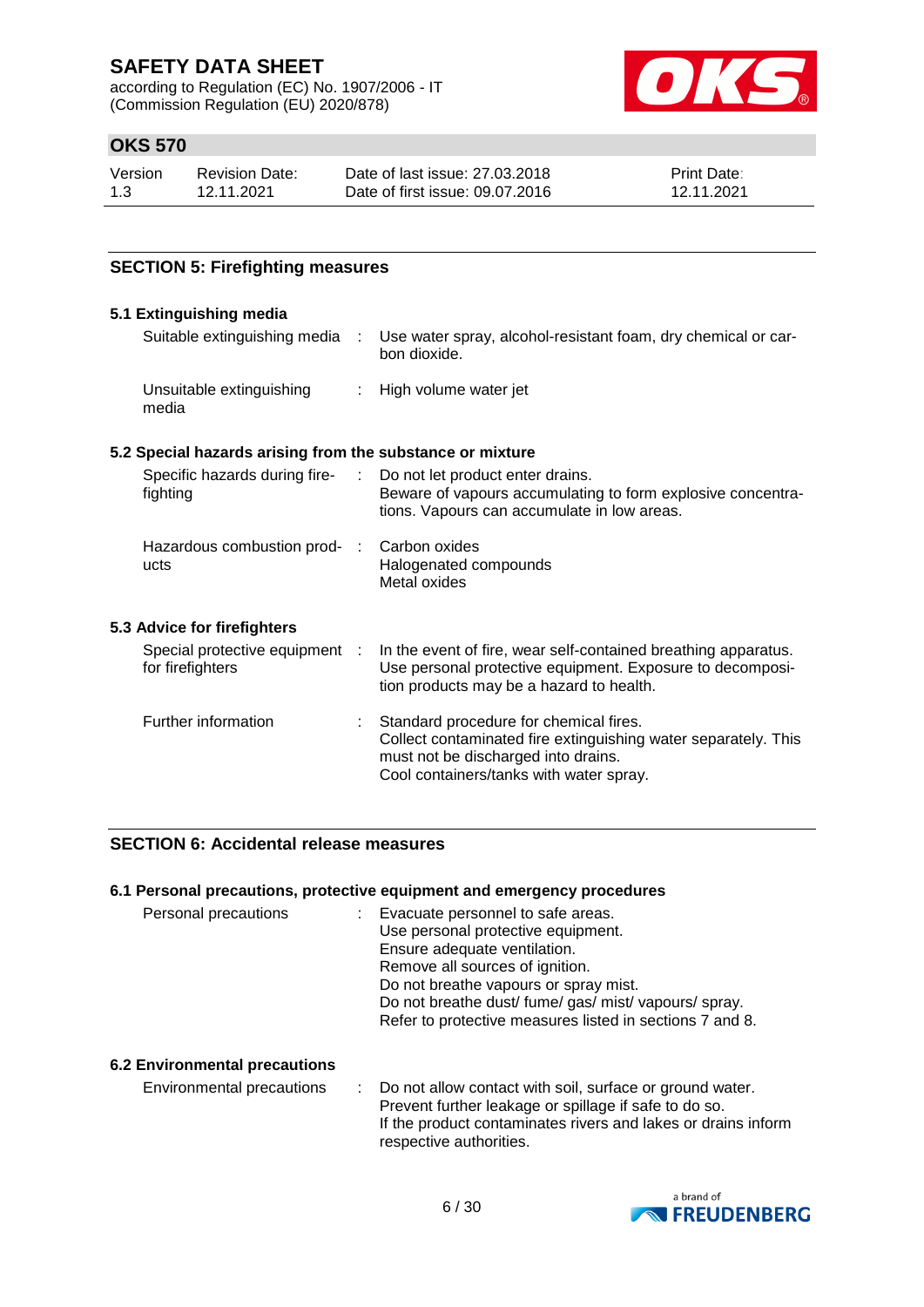according to Regulation (EC) No. 1907/2006 - IT (Commission Regulation (EU) 2020/878)



### **OKS 570**

| Version | <b>Revision Date:</b> | Date of last issue: 27,03,2018  | <b>Print Date:</b> |
|---------|-----------------------|---------------------------------|--------------------|
| 1.3     | 12.11.2021            | Date of first issue: 09.07.2016 | 12.11.2021         |

#### **6.3 Methods and material for containment and cleaning up**

| Methods for cleaning up |  | : Contain spillage, and then collect with non-combustible ab-<br>sorbent material, (e.g. sand, earth, diatomaceous earth, ver-<br>miculite) and place in container for disposal according to local<br>/ national regulations (see section 13).<br>Non-sparking tools should be used. |
|-------------------------|--|--------------------------------------------------------------------------------------------------------------------------------------------------------------------------------------------------------------------------------------------------------------------------------------|
|-------------------------|--|--------------------------------------------------------------------------------------------------------------------------------------------------------------------------------------------------------------------------------------------------------------------------------------|

### **6.4 Reference to other sections**

For personal protection see section 8.

### **SECTION 7: Handling and storage**

#### **7.1 Precautions for safe handling**

| Advice on safe handling                            |   | Use only in an area containing explosion proof equipment.<br>Do not use in areas without adequate ventilation.<br>Do not breathe vapours or spray mist.<br>In case of insufficient ventilation, wear suitable respiratory<br>equipment.<br>Avoid contact with skin and eyes.<br>For personal protection see section 8.<br>Keep away from fire, sparks and heated surfaces.<br>Smoking, eating and drinking should be prohibited in the ap-<br>plication area.<br>Wash hands and face before breaks and immediately after<br>handling the product.<br>Ensure all equipment is electrically grounded before beginning<br>transfer operations.<br>Do not get in eyes or mouth or on skin.<br>Do not get on skin or clothing.<br>Do not ingest.<br>Do not use sparking tools.<br>Do not enter areas where used or stored until adequately ven-<br>tilated.<br>Do not repack.<br>Do not re-use empty containers.<br>These safety instructions also apply to empty packaging which<br>may still contain product residues.<br>Keep container closed when not in use. |
|----------------------------------------------------|---|---------------------------------------------------------------------------------------------------------------------------------------------------------------------------------------------------------------------------------------------------------------------------------------------------------------------------------------------------------------------------------------------------------------------------------------------------------------------------------------------------------------------------------------------------------------------------------------------------------------------------------------------------------------------------------------------------------------------------------------------------------------------------------------------------------------------------------------------------------------------------------------------------------------------------------------------------------------------------------------------------------------------------------------------------------------|
| Advice on protection against<br>fire and explosion | ÷ | Keep away from heat and sources of ignition.                                                                                                                                                                                                                                                                                                                                                                                                                                                                                                                                                                                                                                                                                                                                                                                                                                                                                                                                                                                                                  |
| Hygiene measures                                   |   | Wash face, hands and any exposed skin thoroughly after<br>handling.                                                                                                                                                                                                                                                                                                                                                                                                                                                                                                                                                                                                                                                                                                                                                                                                                                                                                                                                                                                           |

### **7.2 Conditions for safe storage, including any incompatibilities**

| Requirements for storage | Store in original container. Keep container closed when not in |
|--------------------------|----------------------------------------------------------------|
| areas and containers     | use. Keep in a cool place away from oxidizing agents. Keep in  |
|                          | a dry, cool and well-ventilated place. Containers which are    |

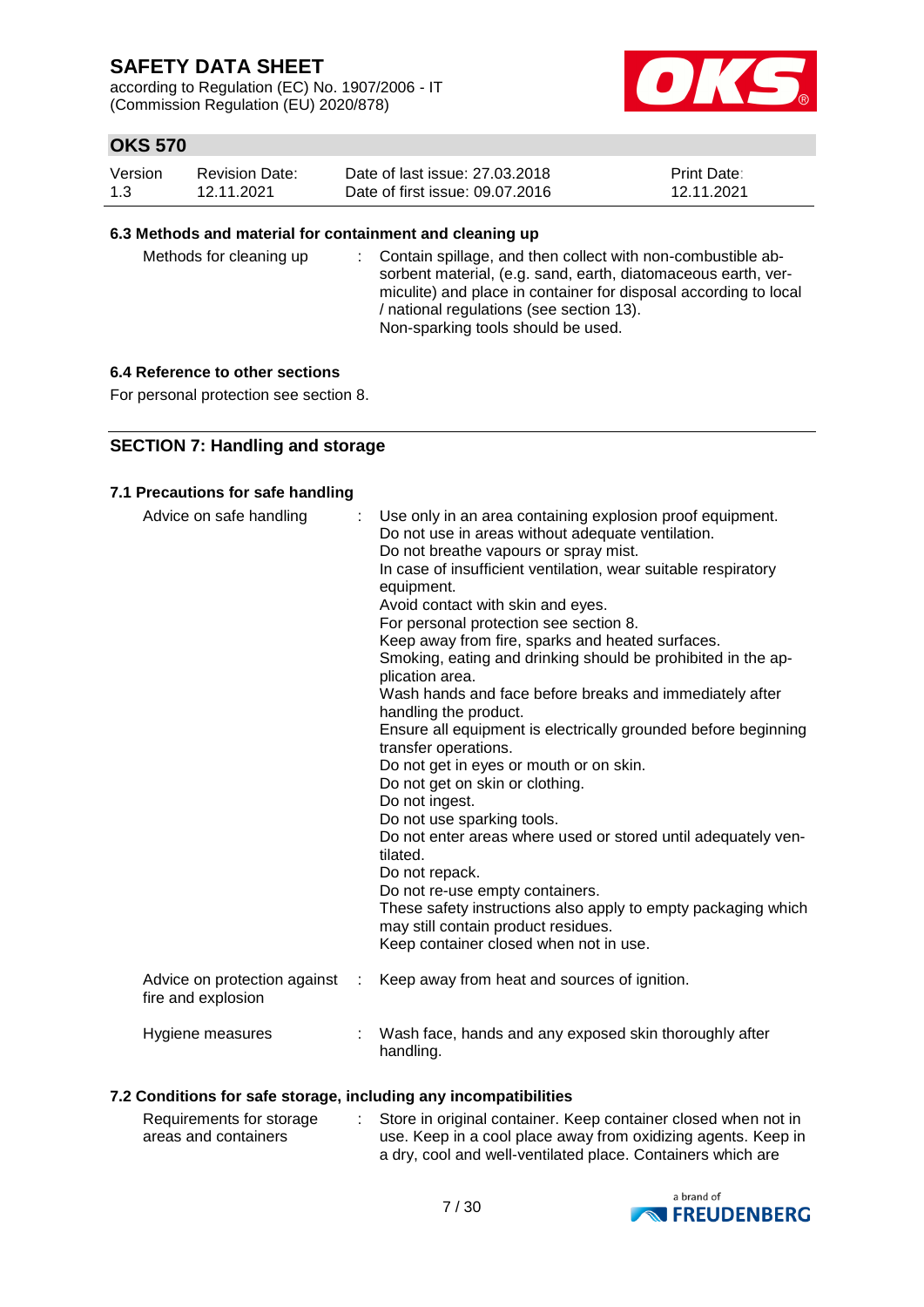according to Regulation (EC) No. 1907/2006 - IT (Commission Regulation (EU) 2020/878)



### **OKS 570**

| Version<br>1.3 | <b>Revision Date:</b><br>12.11.2021        | Date of last issue: 27.03.2018<br>Date of first issue: 09.07.2016                                                                                                                  | Print Date:<br>12.11.2021 |
|----------------|--------------------------------------------|------------------------------------------------------------------------------------------------------------------------------------------------------------------------------------|---------------------------|
|                |                                            | opened must be carefully resealed and kept upright to prevent<br>leakage. Store in accordance with the particular national regu-<br>lations. Keep in properly labelled containers. |                           |
|                | 7.3 Specific end use(s)<br>Specific use(s) | Specific instructions for handling, not required.                                                                                                                                  |                           |

### **SECTION 8: Exposure controls/personal protection**

### **8.1 Control parameters**

### **Occupational Exposure Limits**

| Components    | CAS-No.   | Value type (Form<br>of exposure)                              | Control parameters                                                               | <b>Basis</b>       |  |  |
|---------------|-----------|---------------------------------------------------------------|----------------------------------------------------------------------------------|--------------------|--|--|
| butanone      | 78-93-3   | <b>TWA</b>                                                    | 200 ppm                                                                          | 2000/39/EC         |  |  |
|               |           |                                                               | 600 mg/m3                                                                        | $(2000-06-16)$     |  |  |
|               |           | Further information: Indicative                               |                                                                                  |                    |  |  |
|               |           | <b>STEL</b>                                                   | 300 ppm                                                                          | 2000/39/EC         |  |  |
|               |           |                                                               | 900 mg/m3                                                                        | $(2000-06-16)$     |  |  |
|               |           | Further information: Indicative                               |                                                                                  |                    |  |  |
|               |           | <b>TWA</b>                                                    | 200 ppm                                                                          | <b>IT OEL</b>      |  |  |
|               |           |                                                               | 600 mg/m3                                                                        | $(2004 - 03 - 10)$ |  |  |
|               |           | <b>STEL</b>                                                   | 300 ppm                                                                          | <b>IT OEL</b>      |  |  |
|               |           |                                                               | 900 mg/m3                                                                        | $(2004 - 03 - 10)$ |  |  |
| acetone       | 67-64-1   | <b>TWA</b>                                                    | 500 ppm                                                                          | 2000/39/EC         |  |  |
|               |           |                                                               | 1.210 mg/m3                                                                      | $(2000-06-16)$     |  |  |
|               |           | Further information: Indicative                               |                                                                                  |                    |  |  |
|               |           | <b>TWA</b>                                                    | 500 ppm                                                                          | <b>IT OEL</b>      |  |  |
|               |           |                                                               | 1.210 mg/m3                                                                      | $(2008-02-26)$     |  |  |
| ethyl acetate | 141-78-6  | <b>STEL</b>                                                   | 400 ppm                                                                          | 2017/164/EU        |  |  |
|               |           |                                                               | 1.468 mg/m3                                                                      | $(2017 - 02 - 01)$ |  |  |
|               |           | Further information: Indicative                               |                                                                                  |                    |  |  |
|               |           | <b>TWA</b>                                                    | 200 ppm                                                                          | 2017/164/EU        |  |  |
|               |           |                                                               | 734 mg/m3                                                                        | $(2017 - 02 - 01)$ |  |  |
|               |           | Further information: Indicative                               |                                                                                  |                    |  |  |
|               |           | <b>TWA</b>                                                    | 200 ppm                                                                          | <b>IT OEL</b>      |  |  |
|               |           |                                                               | 734 mg/m3                                                                        | $(2020 - 05 - 19)$ |  |  |
|               |           | <b>STEL</b>                                                   | $\overline{4}00$ ppm                                                             | <b>IT OEL</b>      |  |  |
|               |           |                                                               | 1.468 mg/m3                                                                      | $(2020 - 05 - 19)$ |  |  |
| xylene        | 1330-20-7 | <b>TWA</b>                                                    | 50 ppm                                                                           | <b>IT OEL</b>      |  |  |
|               |           |                                                               | 221 mg/m3                                                                        | $(2004 - 03 - 10)$ |  |  |
|               |           |                                                               | Further information: The notation 'Skin' attributes to the exposure limit values |                    |  |  |
|               |           | and indicates the possibility of absorption through the skin. |                                                                                  |                    |  |  |
|               |           | <b>STEL</b>                                                   | 100 ppm                                                                          | <b>IT OEL</b>      |  |  |
|               |           |                                                               | 442 mg/m3                                                                        | $(2004 - 03 - 10)$ |  |  |
|               |           |                                                               | Further information: The notation 'Skin' attributes to the exposure limit values |                    |  |  |
|               |           |                                                               | and indicates the possibility of absorption through the skin.                    |                    |  |  |
|               |           | <b>TWA</b>                                                    | 50 ppm                                                                           | 2000/39/EC         |  |  |

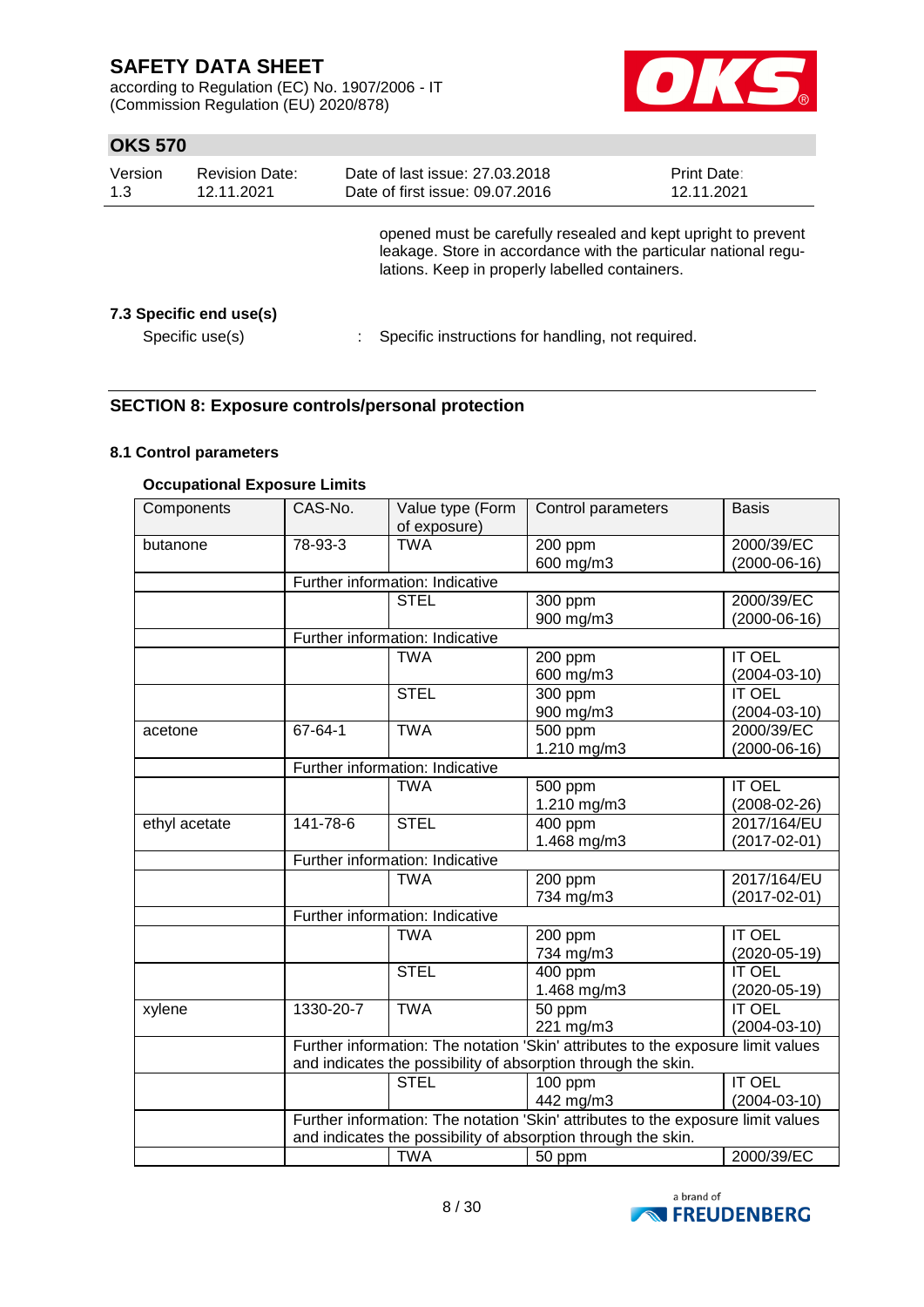according to Regulation (EC) No. 1907/2006 - IT (Commission Regulation (EU) 2020/878)



### **OKS 570**

| Version | <b>Revision Date:</b> | Date of last issue: 27,03,2018  | <b>Print Date:</b> |
|---------|-----------------------|---------------------------------|--------------------|
| 1.3     | 12.11.2021            | Date of first issue: 09.07.2016 | 12.11.2021         |

|          |                                                                                   |                                                                                   | 221 mg/m3 | $(2000-06-16)$ |  |  |
|----------|-----------------------------------------------------------------------------------|-----------------------------------------------------------------------------------|-----------|----------------|--|--|
|          |                                                                                   |                                                                                   |           |                |  |  |
|          |                                                                                   | Further information: Identifies the possibility of significant uptake through the |           |                |  |  |
|          |                                                                                   | skin, Indicative                                                                  |           |                |  |  |
|          |                                                                                   | <b>STEL</b>                                                                       | 100 ppm   | 2000/39/EC     |  |  |
|          |                                                                                   |                                                                                   | 442 mg/m3 | $(2000-06-16)$ |  |  |
|          | Further information: Identifies the possibility of significant uptake through the |                                                                                   |           |                |  |  |
|          | skin, Indicative                                                                  |                                                                                   |           |                |  |  |
| methanol | 67-56-1                                                                           | TWA                                                                               | 200 ppm   | 2006/15/EC     |  |  |
|          |                                                                                   |                                                                                   | 260 mg/m3 | (2006-02-09)   |  |  |
|          | Further information: Indicative, Identifies the possibility of significant uptake |                                                                                   |           |                |  |  |
|          | through the skin                                                                  |                                                                                   |           |                |  |  |
|          |                                                                                   | <b>TWA</b>                                                                        | 200 ppm   | IT OEL         |  |  |
|          |                                                                                   |                                                                                   | 260 mg/m3 | (2008-02-26)   |  |  |
|          | Further information: The notation 'Skin' attributes to the exposure limit values  |                                                                                   |           |                |  |  |
|          | and indicates the possibility of absorption through the skin.                     |                                                                                   |           |                |  |  |

**Derived No Effect Level (DNEL) according to Regulation (EC) No. 1907/2006:**

| Substance name                                                                | End Use   | Exposure routes | Potential health ef-<br>fects            | Value               |
|-------------------------------------------------------------------------------|-----------|-----------------|------------------------------------------|---------------------|
| Hydrocarbons, C6-<br>C7, n-alkanes, isoal-<br>kanes, cyclics, <5%<br>n-hexane | Workers   | Skin contact    | Long-term systemic<br>effects            | 773 mg/kg<br>bw/day |
|                                                                               | Workers   | Inhalation      | Long-term systemic<br>effects            | 2035 mg/m3          |
| butanone                                                                      | Workers   | Inhalation      | Long-term systemic<br>effects            | 600 mg/m3           |
|                                                                               | Workers   | Skin contact    | Long-term systemic<br>effects            | 1161 mg/kg          |
| xylene                                                                        | Workers   | Inhalation      | Long-term exposure,<br>Systemic effects  | 77 mg/m3            |
|                                                                               | Workers   | Inhalation      | Short-term exposure,<br>Systemic effects | 289 mg/m3           |
|                                                                               | Workers   | Skin contact    | Long-term exposure,<br>Systemic effects  | 180 mg/kg           |
|                                                                               | Consumers | Inhalation      | Long-term exposure,<br>Systemic effects  | 14,8 mg/m3          |
|                                                                               | Consumers | Inhalation      | Short-term exposure,<br>Systemic effects | 174 mg/m3           |
|                                                                               | Consumers | Ingestion       | Long-term exposure,<br>Systemic effects  | $1,6$ mg/kg         |

### **Predicted No Effect Concentration (PNEC) according to Regulation (EC) No. 1907/2006:**

| Substance name | <b>Environmental Compartment</b> | Value                |
|----------------|----------------------------------|----------------------|
| butanone       | Fresh water                      | 55,8 mg/l            |
|                | Marine water                     | 55,8 mg/l            |
|                | Intermittent use/release         | 55,8 mg/l            |
|                | Sewage treatment plant           | 709 mg/l             |
|                | Fresh water sediment             | 284,7 mg/kg          |
|                | Marine sediment                  | 284,7 mg/kg          |
|                | Soil                             | $22,5$ mg/kg         |
| xvlene         | Fresh water                      | $0,327 \text{ mg/l}$ |

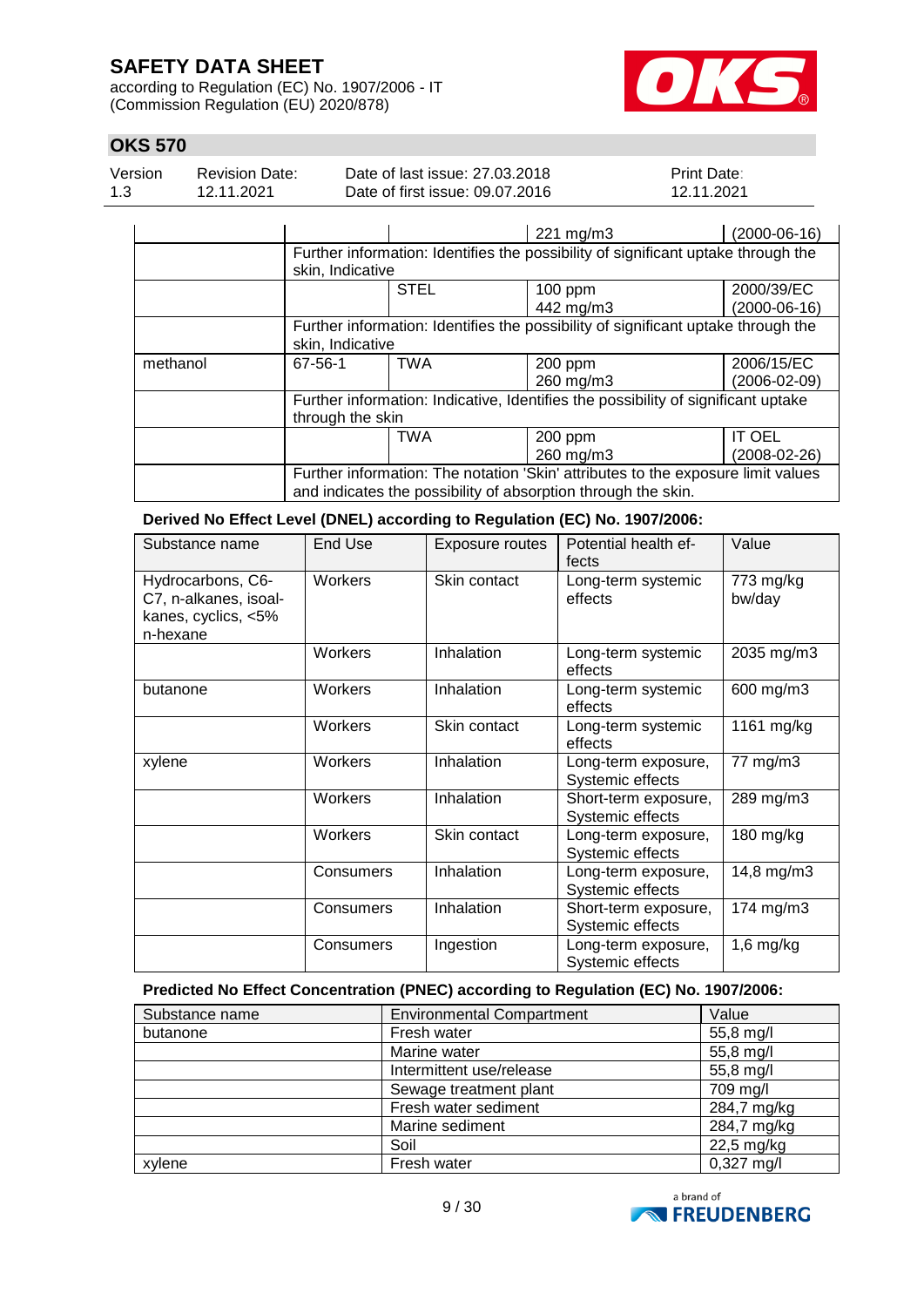according to Regulation (EC) No. 1907/2006 - IT (Commission Regulation (EU) 2020/878)



### **OKS 570**

| Version | Revision Date: | Date of last issue: 27,03,2018  | <b>Print Date:</b> |
|---------|----------------|---------------------------------|--------------------|
| 1.3     | 12.11.2021     | Date of first issue: 09.07.2016 | 12.11.2021         |

|  | Marine water         | $0,327 \text{ mg/l}$ |
|--|----------------------|----------------------|
|  | Fresh water sediment | 12,46 mg/l           |
|  | Marine sediment      | 12,46 mg/l           |
|  | Soil                 | $2,31$ mg/kg         |

### **8.2 Exposure controls**

### **Engineering measures**

Use only in an area equipped with explosion proof exhaust ventilation. Handle only in a place equipped with local exhaust (or other appropriate exhaust).

| Personal protective equipment                                         |                                                                                                                                                                                                                                                                                                                                             |
|-----------------------------------------------------------------------|---------------------------------------------------------------------------------------------------------------------------------------------------------------------------------------------------------------------------------------------------------------------------------------------------------------------------------------------|
| Eye protection                                                        | Safety glasses with side-shields                                                                                                                                                                                                                                                                                                            |
| Hand protection<br>Material<br>Break through time<br>Protective index | <b>Fluorinated rubber</b><br>$> 10$ min<br>Class 1                                                                                                                                                                                                                                                                                          |
| <b>Remarks</b>                                                        | Wear protective gloves. The break through time depends<br>amongst other things on the material, the thickness and the<br>type of glove and therefore has to be measured for each<br>case.<br>The selected protective gloves have to satisfy the specifica-<br>tions of Regulation (EU) 2016/425 and the standard EN 374<br>derived from it. |
| Respiratory protection                                                | Use respiratory protection unless adequate local exhaust<br>ventilation is provided or exposure assessment demonstrates<br>that exposures are within recommended exposure guidelines.                                                                                                                                                       |
| Filter type                                                           | Type $A(A)$                                                                                                                                                                                                                                                                                                                                 |
| Protective measures                                                   | The type of protective equipment must be selected according<br>to the concentration and amount of the dangerous substance<br>at the specific workplace.<br>Choose body protection in relation to its type, to the concen-<br>tration and amount of dangerous substances, and to the spe-<br>cific work-place.                               |

### **SECTION 9: Physical and chemical properties**

#### **9.1 Information on basic physical and chemical properties**

| <b>Physical state</b> |    | : liquid          |
|-----------------------|----|-------------------|
| Colour                | t. | white             |
| Odour                 |    | solvent-like      |
| Odour Threshold       |    | No data available |

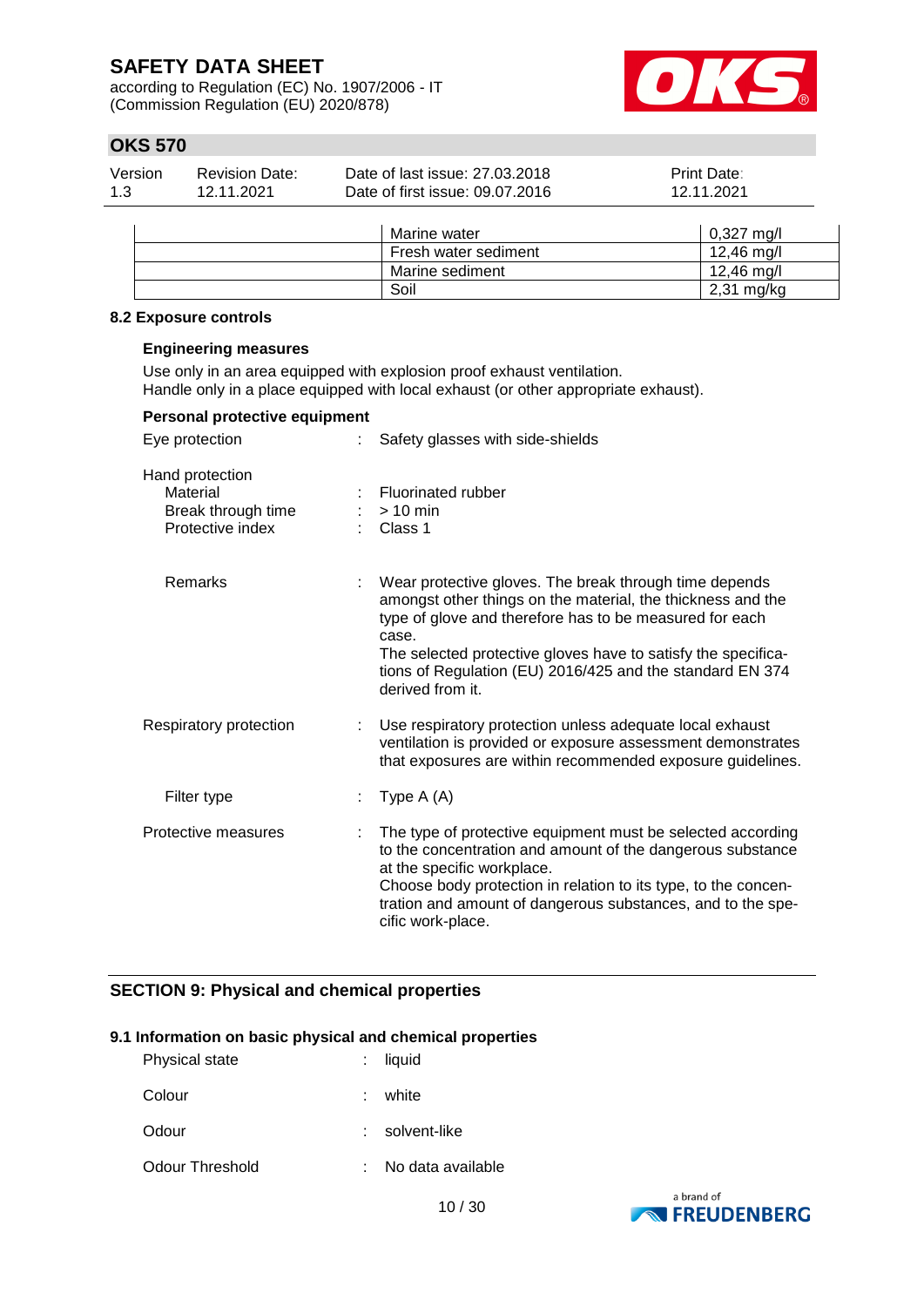according to Regulation (EC) No. 1907/2006 - IT (Commission Regulation (EU) 2020/878)



| Version | <b>Revision Date:</b> | Date of last issue: 27,03,2018  | <b>Print Date:</b> |
|---------|-----------------------|---------------------------------|--------------------|
| 1.3     | 12.11.2021            | Date of first issue: 09.07.2016 | 12.11.2021         |

| Melting point/range                                         | ÷  | No data available                                                    |
|-------------------------------------------------------------|----|----------------------------------------------------------------------|
| Boiling point/boiling range                                 | ÷. | 71,5 °C (1.013 hPa)                                                  |
| Flammability (solid, gas)                                   | ÷  | Not applicable                                                       |
| Upper explosion limit / Upper<br>flammability limit         | ÷  | 11,5 %(V)                                                            |
| Lower explosion limit / Lower :<br>flammability limit       |    | $1,0\%$ (V)                                                          |
| Flash point                                                 | ÷. | $-19,00 °C$<br>Method: DIN 51755, closed cup                         |
| Auto-ignition temperature                                   | ÷. | No data available                                                    |
| Decomposition temperature<br>Decomposition tempera-<br>ture | ÷  | No data available                                                    |
| рH                                                          |    | Not applicable<br>substance/mixture is non-polar/aprotic             |
|                                                             |    |                                                                      |
| Viscosity<br>Viscosity, dynamic                             | ÷. | No data available                                                    |
| Viscosity, kinematic                                        | ÷. | $< 6.9$ mm2/s (40 °C)                                                |
| Solubility(ies)<br>Water solubility                         | ÷  | immiscible                                                           |
| Solubility in other solvents                                | ÷  | No data available                                                    |
| Partition coefficient: n-<br>octanol/water                  | ÷. | No data available                                                    |
| Vapour pressure                                             |    | 21,1 hPa (20 °C)                                                     |
| Relative density                                            |    | 0,83(20 °C)<br>Reference substance: Water<br>The value is calculated |
| Density                                                     |    | $0,83$ g/cm3<br>(20 °C)                                              |

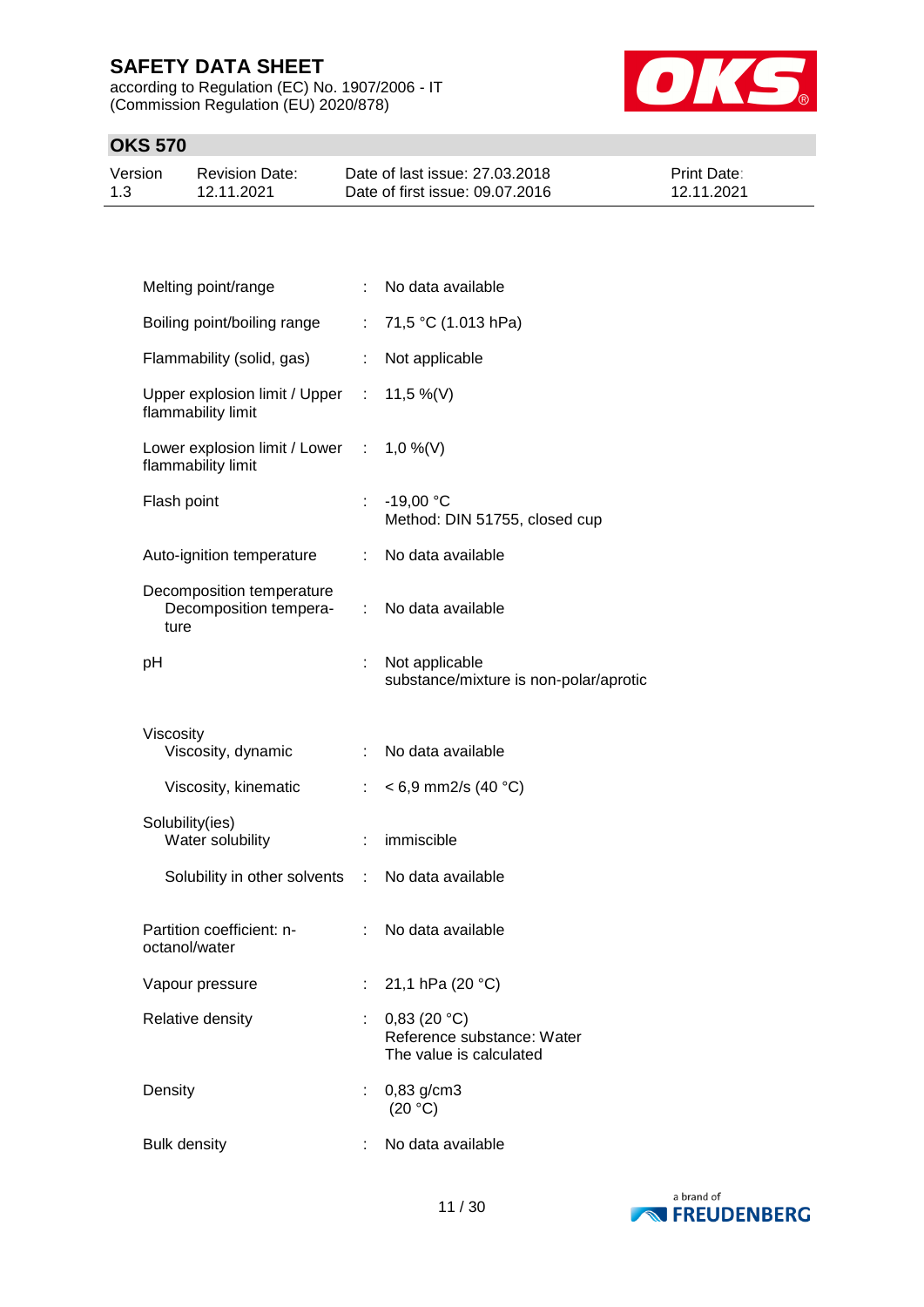according to Regulation (EC) No. 1907/2006 - IT (Commission Regulation (EU) 2020/878)



### **OKS 570**

| Version<br>1.3 | <b>Revision Date:</b><br>12.11.2021        | Date of last issue: 27,03,2018<br>Date of first issue: 09.07.2016 | Print Date:<br>12.11.2021 |
|----------------|--------------------------------------------|-------------------------------------------------------------------|---------------------------|
|                | Relative vapour density                    | : No data available                                               |                           |
|                | 9.2 Other information<br><b>Explosives</b> | Not explosive<br>÷                                                |                           |
|                | Oxidizing properties                       | No data available<br>÷.                                           |                           |
|                | Self-ignition                              | No data available<br>÷                                            |                           |
|                | Evaporation rate                           | No data available<br>÷                                            |                           |
|                | Sublimation point                          | No data available<br>÷                                            |                           |
|                |                                            |                                                                   |                           |

### **SECTION 10: Stability and reactivity**

#### **10.1 Reactivity**

No hazards to be specially mentioned.

### **10.2 Chemical stability**

Stable under normal conditions.

#### **10.3 Possibility of hazardous reactions**

| Hazardous reactions |  | No dangerous reaction known under conditions of normal use. |  |  |  |  |  |
|---------------------|--|-------------------------------------------------------------|--|--|--|--|--|
|---------------------|--|-------------------------------------------------------------|--|--|--|--|--|

#### **10.4 Conditions to avoid**

| Conditions to avoid | Heat, flames and sparks.               |
|---------------------|----------------------------------------|
|                     | Strong sunlight for prolonged periods. |

#### **10.5 Incompatible materials**

Materials to avoid : Oxidizing agents

#### **10.6 Hazardous decomposition products**

No decomposition if stored and applied as directed.

### **SECTION 11: Toxicological information**

#### **11.1 Information on toxicological effects**

| <b>Acute toxicity</b>                  |                                                                        |
|----------------------------------------|------------------------------------------------------------------------|
| <b>Product:</b><br>Acute oral toxicity | Acute toxicity estimate: $> 2.000$ mg/kg<br>Method: Calculation method |
|                                        |                                                                        |

Remarks: Effects due to ingestion may include:

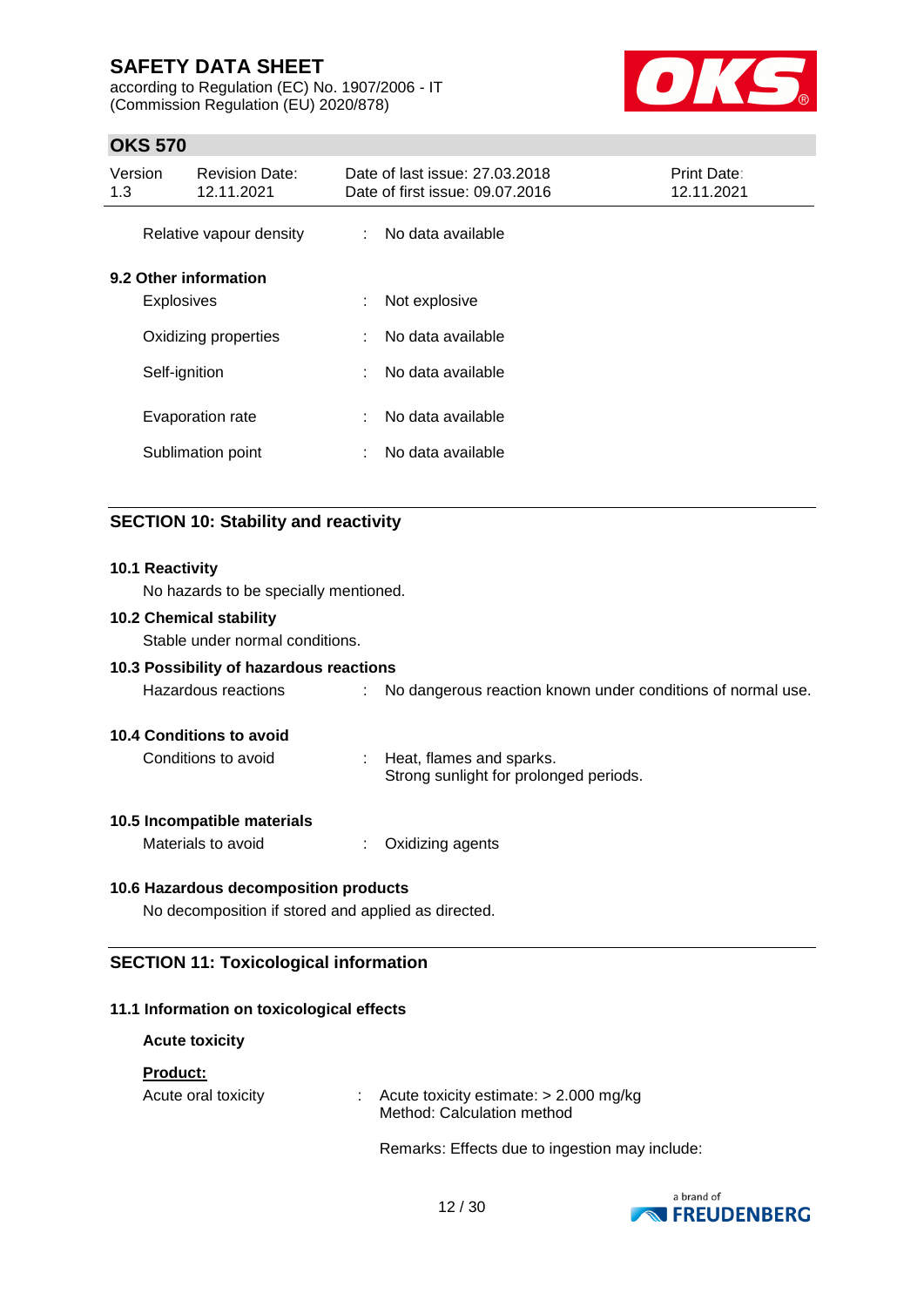according to Regulation (EC) No. 1907/2006 - IT (Commission Regulation (EU) 2020/878)



| Version<br>1.3 | <b>Revision Date:</b><br>12.11.2021 |    | Date of last issue: 27.03.2018<br>Date of first issue: 09.07.2016                                                                                      | Print Date:<br>12.11.2021 |
|----------------|-------------------------------------|----|--------------------------------------------------------------------------------------------------------------------------------------------------------|---------------------------|
|                |                                     |    | Symptoms: Central nervous system depression                                                                                                            |                           |
|                | Acute inhalation toxicity           |    | Acute toxicity estimate: > 20 mg/l<br>Exposure time: 4 h<br>Test atmosphere: vapour<br>Method: Calculation method                                      |                           |
|                |                                     |    | Remarks: Respiration of solvent vapour may cause dizziness.                                                                                            |                           |
|                |                                     |    | Symptoms: Inhalation may provoke the following symptoms:,<br>Dizziness, Drowsiness, Vomiting, Fatigue, Vertigo, Central<br>nervous system depression   |                           |
|                | Acute dermal toxicity               | t. | Acute toxicity estimate: $> 2.000$ mg/kg<br>Method: Calculation method                                                                                 |                           |
|                |                                     |    | Symptoms: Redness, Local irritation                                                                                                                    |                           |
|                | Components:                         |    |                                                                                                                                                        |                           |
|                |                                     |    | Hydrocarbons, C6-C7, n-alkanes, isoalkanes, cyclics, <5% n-hexane:                                                                                     |                           |
|                | Acute oral toxicity                 |    | : LD50 (Rat): $> 5.840$ mg/kg<br>Assessment: The substance or mixture has no acute oral tox-<br>icity                                                  |                           |
|                | Acute inhalation toxicity           |    | LC50 (Rat): > 25,2 mg/l<br>Exposure time: 4 h<br>Test atmosphere: vapour<br>Assessment: The substance or mixture has no acute inhala-<br>tion toxicity |                           |
|                | Acute dermal toxicity               |    | LD50 (Rat): $> 2,8$ g/kg<br>Assessment: The substance or mixture has no acute dermal<br>toxicity                                                       |                           |
|                | butanone:                           |    |                                                                                                                                                        |                           |
|                | Acute oral toxicity                 |    | LD50 (Rat): 2.193 mg/kg<br>Method: OECD Test Guideline 423<br>GLP: yes                                                                                 |                           |
|                | Acute inhalation toxicity           |    | : LC50 (Rat): 34 mg/l<br>Exposure time: 4 h<br>Test atmosphere: vapour                                                                                 |                           |
|                | Acute dermal toxicity               |    | : LD50 (Rabbit): $> 5.000$ mg/kg<br>Method: OECD Test Guideline 402                                                                                    |                           |
|                | acetone:                            |    |                                                                                                                                                        |                           |
|                | Acute oral toxicity                 |    | LD50 Oral (Rat): 5.800 mg/kg                                                                                                                           |                           |

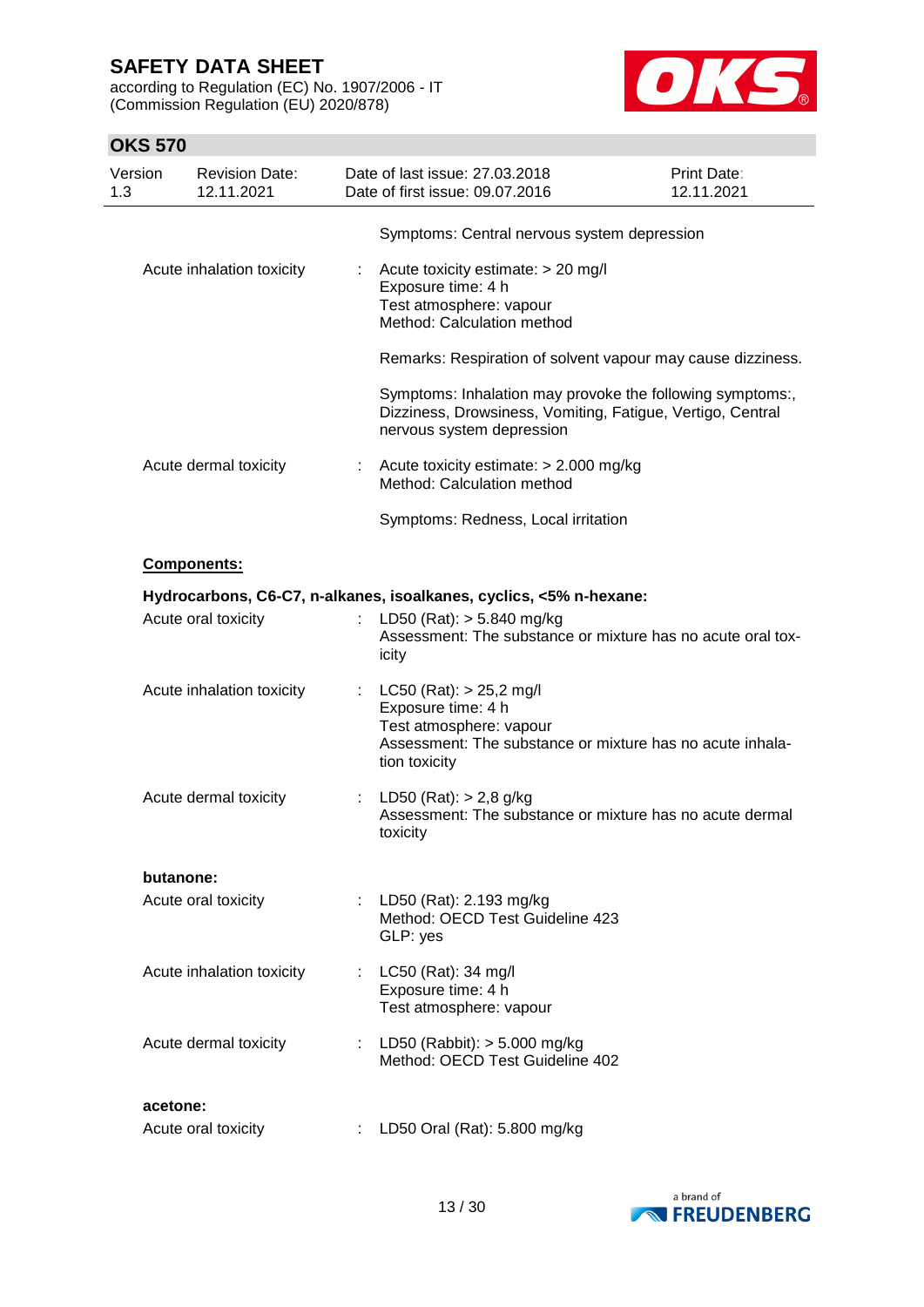according to Regulation (EC) No. 1907/2006 - IT (Commission Regulation (EU) 2020/878)



| Version<br>1.3   | <b>Revision Date:</b><br>12.11.2021 |                       | Date of last issue: 27.03.2018<br>Date of first issue: 09.07.2016                                                     | Print Date:<br>12.11.2021 |
|------------------|-------------------------------------|-----------------------|-----------------------------------------------------------------------------------------------------------------------|---------------------------|
|                  | ethyl acetate:                      |                       |                                                                                                                       |                           |
|                  | Acute oral toxicity                 | ÷.                    | LD50 (Rat): 5.620 mg/kg                                                                                               |                           |
|                  | Acute dermal toxicity               |                       | LD50 (Rabbit): > 20.000 mg/kg                                                                                         |                           |
| xylene:          |                                     |                       |                                                                                                                       |                           |
|                  | Acute oral toxicity                 | $\mathbb{Z}^{\times}$ | LD50 (Rat): 4.300 mg/kg                                                                                               |                           |
|                  | Acute inhalation toxicity           | ÷                     | Assessment: The component/mixture is moderately toxic after<br>short term inhalation.                                 |                           |
|                  | Acute dermal toxicity               |                       | Assessment: The component/mixture is moderately toxic after<br>single contact with skin.                              |                           |
| methanol:        |                                     |                       |                                                                                                                       |                           |
|                  | Acute oral toxicity                 |                       | Assessment: The component/mixture is toxic after single in-<br>gestion.                                               |                           |
|                  |                                     |                       | Assessment: The substance or mixture is classified as specific<br>target organ toxicant, single exposure, category 1. |                           |
|                  | Acute inhalation toxicity           |                       | Assessment: The component/mixture is highly toxic after short<br>term inhalation.                                     |                           |
|                  |                                     |                       | Assessment: The substance or mixture is classified as specific<br>target organ toxicant, single exposure, category 1. |                           |
|                  | Acute dermal toxicity               | ÷                     | Assessment: The component/mixture is toxic after single con-<br>tact with skin.                                       |                           |
|                  |                                     |                       | Assessment: The substance or mixture is classified as specific<br>target organ toxicant, single exposure, category 1. |                           |
|                  | <b>Skin corrosion/irritation</b>    |                       |                                                                                                                       |                           |
| Product:         |                                     |                       |                                                                                                                       |                           |
| <b>Remarks</b>   |                                     | ÷                     | Irritating to skin.                                                                                                   |                           |
|                  | Components:                         |                       |                                                                                                                       |                           |
|                  |                                     |                       | Hydrocarbons, C6-C7, n-alkanes, isoalkanes, cyclics, <5% n-hexane:                                                    |                           |
| Species          |                                     |                       | Rabbit                                                                                                                |                           |
|                  | Assessment                          |                       | Irritating to skin.                                                                                                   |                           |
| Method<br>Result |                                     |                       | <b>OECD Test Guideline 404</b><br>Irritating to skin.                                                                 |                           |
| butanone:        |                                     |                       |                                                                                                                       |                           |
|                  |                                     |                       |                                                                                                                       |                           |
| <b>Species</b>   | Assessment                          |                       | Rabbit<br>No skin irritation                                                                                          |                           |
|                  |                                     |                       |                                                                                                                       |                           |
|                  |                                     |                       |                                                                                                                       | a brand of                |

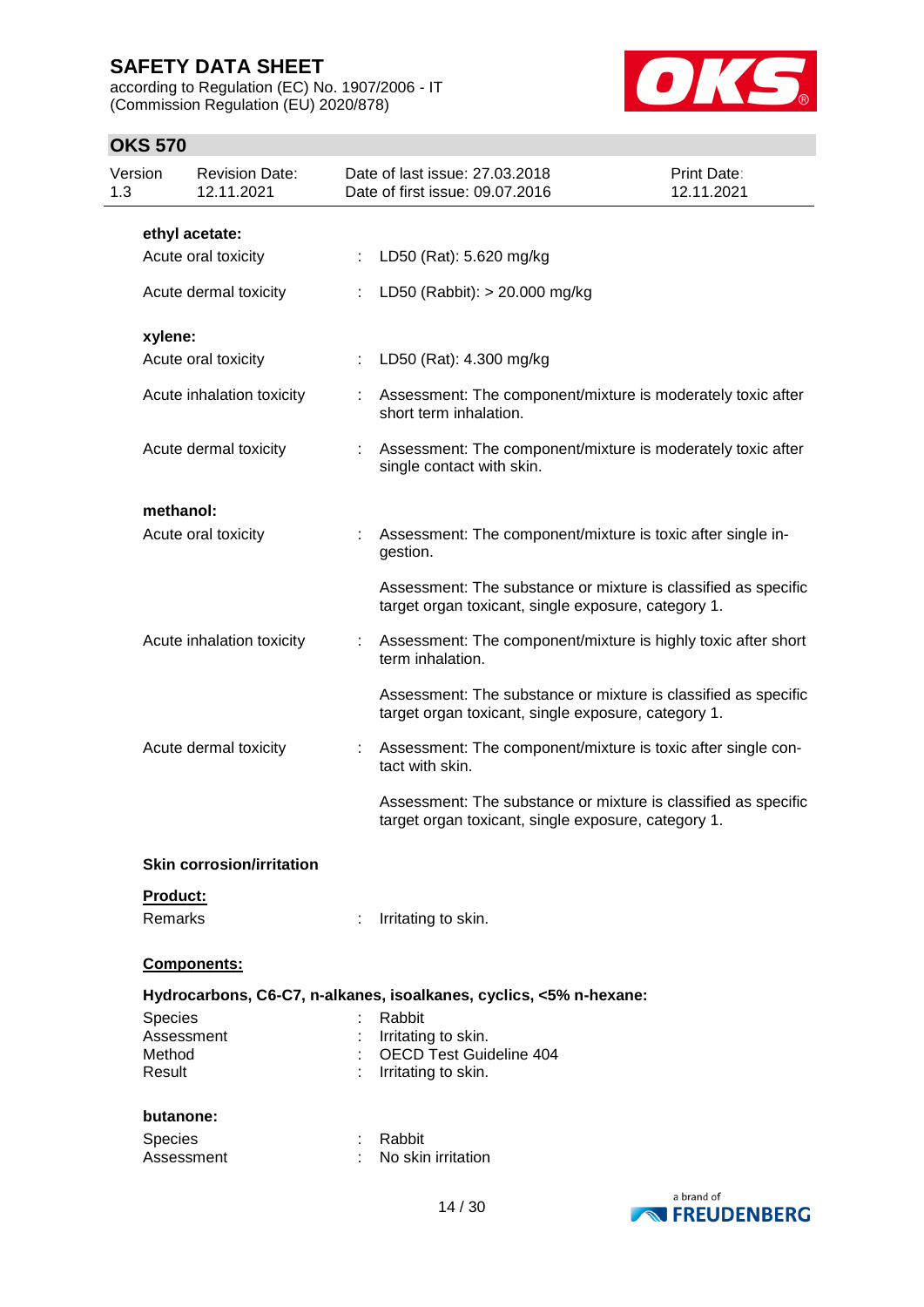according to Regulation (EC) No. 1907/2006 - IT (Commission Regulation (EU) 2020/878)



| Version<br>1.3 |                                        | <b>Revision Date:</b><br>12.11.2021 |   | Date of last issue: 27.03.2018<br>Date of first issue: 09.07.2016  | Print Date:<br>12.11.2021 |
|----------------|----------------------------------------|-------------------------------------|---|--------------------------------------------------------------------|---------------------------|
|                | Method<br>Result                       |                                     |   | <b>OECD Test Guideline 404</b><br>No skin irritation               |                           |
|                | Result                                 |                                     |   | Repeated exposure may cause skin dryness or cracking.              |                           |
|                | acetone:                               |                                     |   |                                                                    |                           |
|                | Result                                 |                                     | t | Repeated exposure may cause skin dryness or cracking.              |                           |
|                |                                        | ethyl acetate:                      |   |                                                                    |                           |
|                | Species<br>Result                      |                                     |   | Rabbit<br>Mild skin irritation                                     |                           |
|                | Result                                 |                                     | t | Repeated exposure may cause skin dryness or cracking.              |                           |
|                | xylene:                                |                                     |   |                                                                    |                           |
|                | <b>Species</b><br>Assessment<br>Result |                                     |   | Rabbit<br>Irritating to skin.<br>Irritating to skin.               |                           |
|                |                                        | Serious eye damage/eye irritation   |   |                                                                    |                           |
|                | Product:                               |                                     |   |                                                                    |                           |
|                | Remarks                                |                                     |   | Irritating to eyes.                                                |                           |
|                |                                        | Components:                         |   |                                                                    |                           |
|                |                                        |                                     |   | Hydrocarbons, C6-C7, n-alkanes, isoalkanes, cyclics, <5% n-hexane: |                           |
|                | Species                                |                                     |   | Rabbit                                                             |                           |
|                | Assessment<br>Result                   |                                     |   | No eye irritation<br>No eye irritation                             |                           |
|                | butanone:                              |                                     |   |                                                                    |                           |
|                | <b>Species</b>                         |                                     |   | Rabbit                                                             |                           |
|                | Assessment                             |                                     |   | Irritating to eyes.                                                |                           |
|                | Method<br>Result                       |                                     |   | OECD Test Guideline 405<br>Irritating to eyes.                     |                           |
|                | acetone:                               |                                     |   |                                                                    |                           |
|                | Species<br>Result                      |                                     |   | Rabbit<br>Eye irritation                                           |                           |
|                |                                        | ethyl acetate:                      |   |                                                                    |                           |
|                | Assessment                             |                                     |   | Irritating to eyes.                                                |                           |
|                | Result                                 |                                     |   | Irritating to eyes.                                                |                           |
|                | xylene:                                |                                     |   |                                                                    |                           |

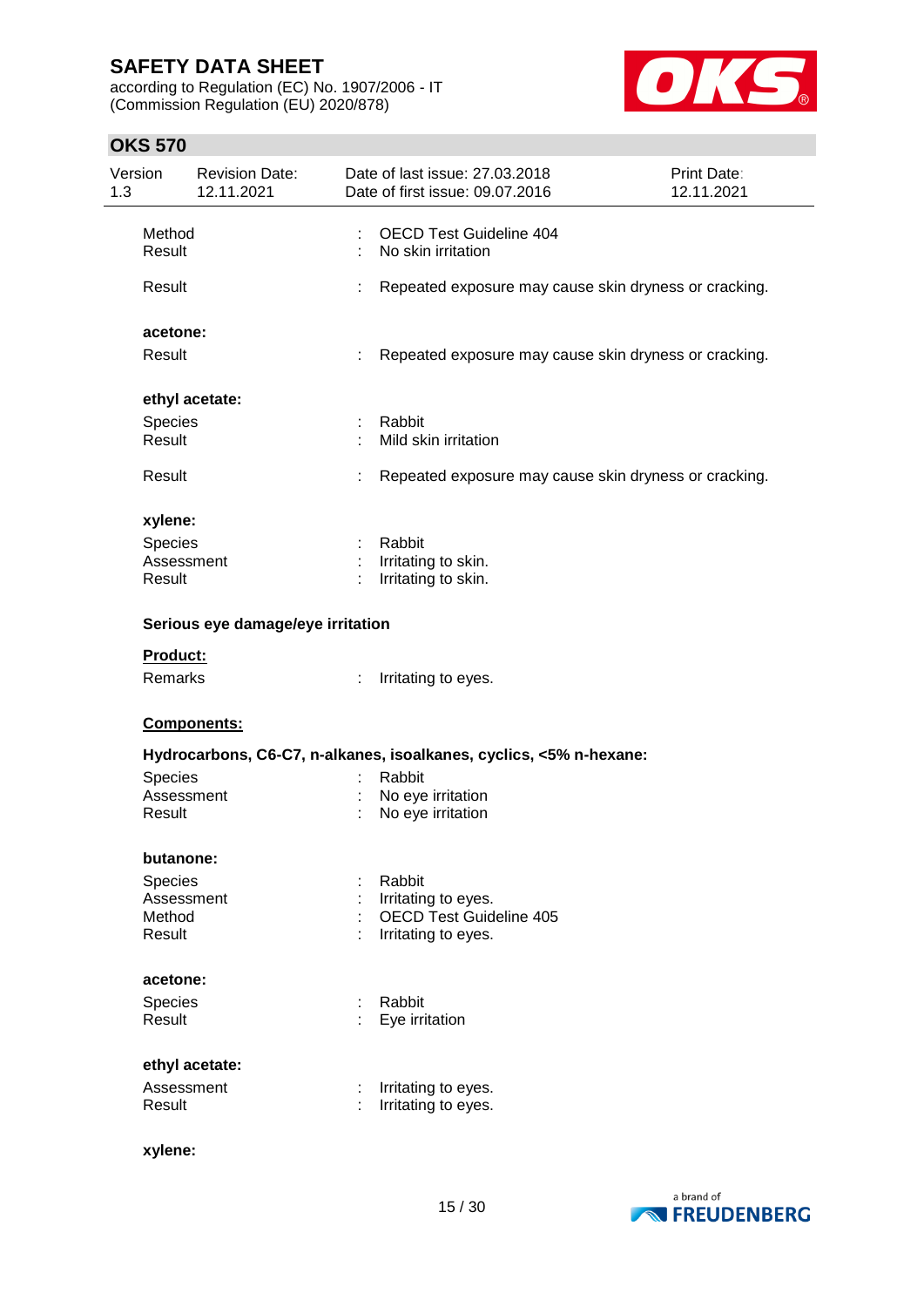according to Regulation (EC) No. 1907/2006 - IT (Commission Regulation (EU) 2020/878)



| Version<br>1.3 | Revision Date:<br>12.11.2021                                                                              | Date of last issue: 27.03.2018<br>Date of first issue: 09.07.2016 |                                                                                                                                            | Print Date:<br>12.11.2021 |
|----------------|-----------------------------------------------------------------------------------------------------------|-------------------------------------------------------------------|--------------------------------------------------------------------------------------------------------------------------------------------|---------------------------|
|                | Species<br>Assessment<br>Result                                                                           | Rabbit<br>Irritating to eyes.<br>Irritating to eyes.              |                                                                                                                                            |                           |
|                | <b>Respiratory or skin sensitisation</b>                                                                  |                                                                   |                                                                                                                                            |                           |
|                | Product:<br>Remarks                                                                                       | ÷                                                                 | This information is not available.                                                                                                         |                           |
|                | Components:                                                                                               |                                                                   |                                                                                                                                            |                           |
|                |                                                                                                           |                                                                   | Hydrocarbons, C6-C7, n-alkanes, isoalkanes, cyclics, <5% n-hexane:                                                                         |                           |
|                | <b>Test Type</b><br>Exposure routes<br>Species<br>Assessment<br>Method<br>Result                          | <b>Maximisation Test</b><br>Dermal<br>Guinea pig                  | Does not cause skin sensitisation.<br><b>OECD Test Guideline 406</b><br>Did not cause sensitisation on laboratory animals.                 |                           |
|                | butanone:                                                                                                 |                                                                   |                                                                                                                                            |                           |
|                | <b>Test Type</b><br>Species<br>Assessment<br>Method<br>Result<br><b>GLP</b>                               | <b>Buehler Test</b><br>Guinea pig<br>yes                          | Does not cause skin sensitisation.<br><b>OECD Test Guideline 406</b><br>Does not cause skin sensitisation.                                 |                           |
|                |                                                                                                           |                                                                   |                                                                                                                                            |                           |
|                | ethyl acetate:<br><b>Test Type</b><br>Exposure routes<br><b>Species</b><br>Assessment<br>Method<br>Result | <b>Maximisation Test</b><br>Dermal<br>Guinea pig                  | Does not cause skin sensitisation.<br><b>OECD Test Guideline 406</b><br>Does not cause skin sensitisation.                                 |                           |
|                | xylene:                                                                                                   |                                                                   |                                                                                                                                            |                           |
|                | Species<br>Assessment<br>Method<br>Result                                                                 | Mouse                                                             | Did not cause sensitisation on laboratory animals.<br><b>OECD Test Guideline 429</b><br>Did not cause sensitisation on laboratory animals. |                           |
|                | <b>Germ cell mutagenicity</b>                                                                             |                                                                   |                                                                                                                                            |                           |
|                | Product:                                                                                                  |                                                                   |                                                                                                                                            |                           |
|                | Genotoxicity in vitro                                                                                     |                                                                   | Remarks: No data available                                                                                                                 |                           |
|                | Genotoxicity in vivo                                                                                      |                                                                   | Remarks: No data available                                                                                                                 |                           |
|                |                                                                                                           |                                                                   |                                                                                                                                            |                           |

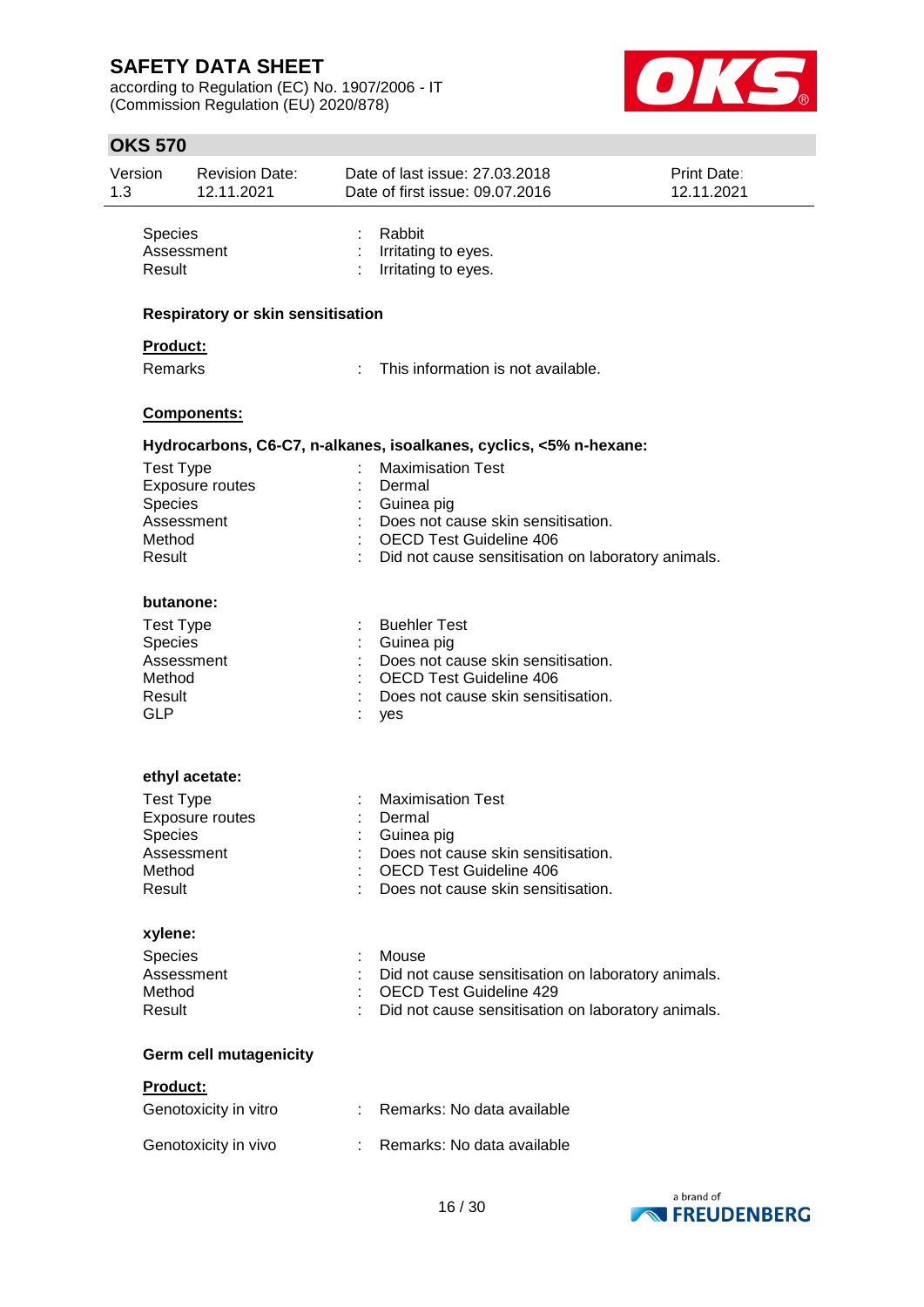according to Regulation (EC) No. 1907/2006 - IT (Commission Regulation (EU) 2020/878)



| Version | <b>Revision Date:</b> | Date of last issue: 27,03,2018  | <b>Print Date:</b> |
|---------|-----------------------|---------------------------------|--------------------|
| 1.3     | 12.11.2021            | Date of first issue: 09.07.2016 | 12.11.2021         |
|         | <b>Components:</b>    |                                 |                    |

|                                        |                | Hydrocarbons, C6-C7, n-alkanes, isoalkanes, cyclics, <5% n-hexane:                                                                     |
|----------------------------------------|----------------|----------------------------------------------------------------------------------------------------------------------------------------|
| Genotoxicity in vitro                  |                | Test Type: Chromosome aberration test in vitro<br>Test system: Rodent cell line<br>Method: OECD Test Guideline 473<br>Result: negative |
| butanone:                              |                |                                                                                                                                        |
| Germ cell mutagenicity-As-<br>sessment | ÷              | Tests on bacterial or mammalian cell cultures did not show<br>mutagenic effects.                                                       |
| xylene:                                |                |                                                                                                                                        |
| Germ cell mutagenicity-As-<br>sessment | ÷              | Tests on bacterial or mammalian cell cultures did not show<br>mutagenic effects.                                                       |
| Carcinogenicity                        |                |                                                                                                                                        |
| Product:                               |                |                                                                                                                                        |
| Remarks                                |                | No data available                                                                                                                      |
| Components:                            |                |                                                                                                                                        |
| butanone:                              |                |                                                                                                                                        |
| Carcinogenicity - Assess-<br>ment      | ÷.             | Not classifiable as a human carcinogen.                                                                                                |
| xylene:                                |                |                                                                                                                                        |
| Carcinogenicity - Assess-<br>ment      | $\mathbb{Z}^n$ | Not classifiable as a human carcinogen.                                                                                                |
| <b>Reproductive toxicity</b>           |                |                                                                                                                                        |
| <b>Product:</b>                        |                |                                                                                                                                        |
| Effects on fertility                   |                | Remarks: No data available                                                                                                             |
| Effects on foetal develop-<br>ment     |                | Remarks: No data available                                                                                                             |
| Components:                            |                |                                                                                                                                        |
| butanone:                              |                |                                                                                                                                        |
| Reproductive toxicity - As-            | ÷              | - Fertility -                                                                                                                          |
| sessment                               |                | No toxicity to reproduction<br>- Teratogenicity -                                                                                      |
|                                        |                | No effects on or via lactation                                                                                                         |

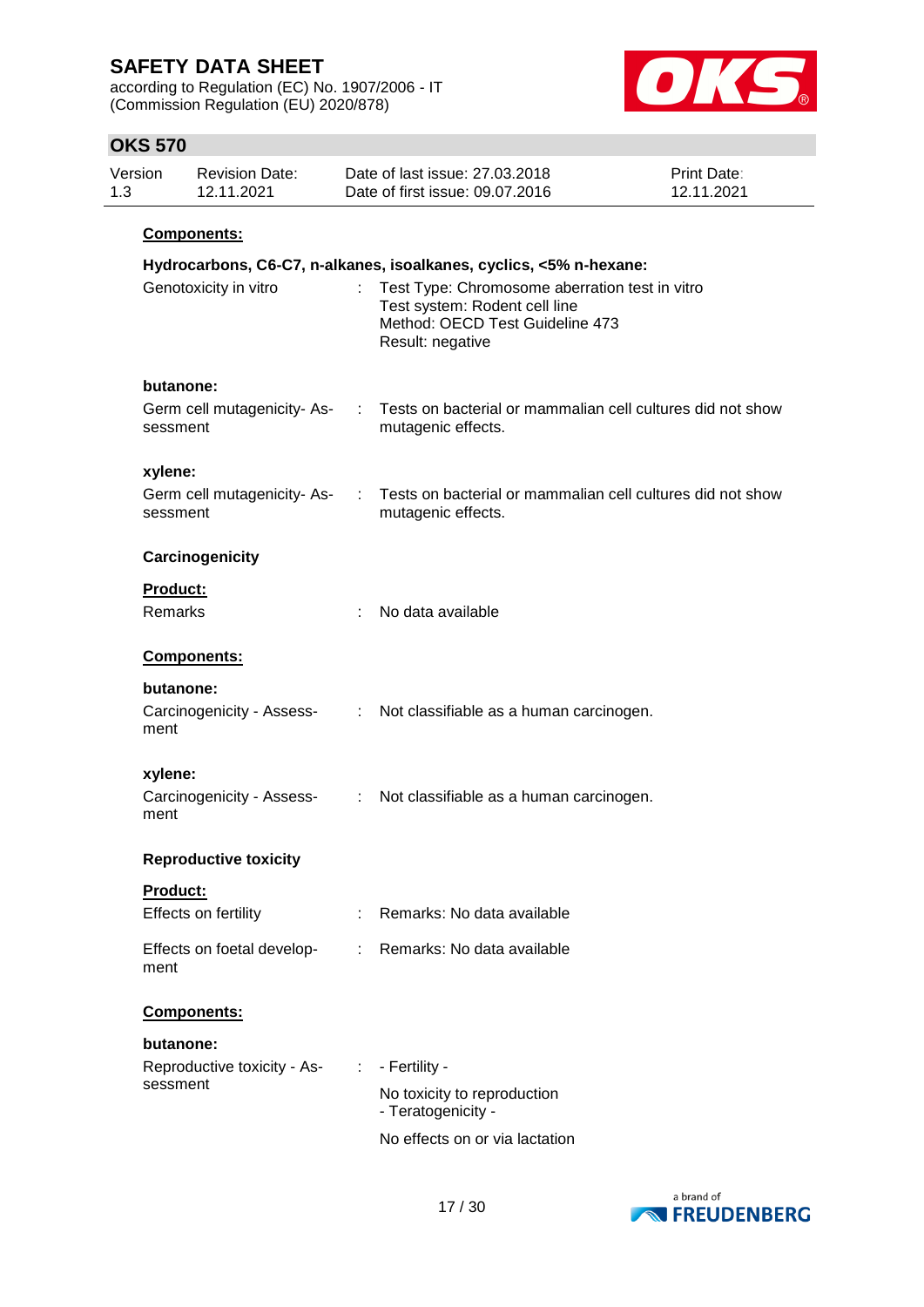according to Regulation (EC) No. 1907/2006 - IT (Commission Regulation (EU) 2020/878)



| Version<br>1.3 |                      | <b>Revision Date:</b><br>12.11.2021 |    | Date of last issue: 27.03.2018<br>Date of first issue: 09.07.2016                                                                              | Print Date:<br>12.11.2021 |
|----------------|----------------------|-------------------------------------|----|------------------------------------------------------------------------------------------------------------------------------------------------|---------------------------|
|                | xylene:              |                                     |    |                                                                                                                                                |                           |
|                |                      | Reproductive toxicity - As-         | ÷. | - Fertility -                                                                                                                                  |                           |
|                | sessment             |                                     |    | No toxicity to reproduction<br>- Teratogenicity -                                                                                              |                           |
|                |                      |                                     |    | No toxicity to reproduction                                                                                                                    |                           |
|                |                      |                                     |    |                                                                                                                                                |                           |
|                |                      | <b>STOT - single exposure</b>       |    |                                                                                                                                                |                           |
|                | Components:          |                                     |    |                                                                                                                                                |                           |
|                |                      |                                     |    | Hydrocarbons, C6-C7, n-alkanes, isoalkanes, cyclics, <5% n-hexane:                                                                             |                           |
|                | Assessment           |                                     |    | May cause drowsiness or dizziness.                                                                                                             |                           |
|                |                      |                                     |    |                                                                                                                                                |                           |
|                | butanone:            |                                     |    |                                                                                                                                                |                           |
|                | <b>Target Organs</b> | Exposure routes                     |    | Inhalation<br><b>Respiratory system</b>                                                                                                        |                           |
|                | Assessment           |                                     |    | The substance or mixture is classified as specific target organ                                                                                |                           |
|                |                      |                                     |    | toxicant, single exposure, category 3 with narcotic effects.,<br>May cause drowsiness or dizziness.                                            |                           |
|                | acetone:             |                                     |    |                                                                                                                                                |                           |
|                |                      | Exposure routes                     |    | Inhalation                                                                                                                                     |                           |
|                | Assessment           |                                     |    | May cause drowsiness or dizziness.                                                                                                             |                           |
|                | ethyl acetate:       |                                     |    |                                                                                                                                                |                           |
|                |                      | Exposure routes                     |    | Inhalation                                                                                                                                     |                           |
|                |                      | <b>Target Organs</b>                |    | <b>Respiratory system</b>                                                                                                                      |                           |
|                | Assessment           |                                     |    | The substance or mixture is classified as specific target organ<br>toxicant, single exposure, category 3 with narcotic effects.                |                           |
|                | xylene:              |                                     |    |                                                                                                                                                |                           |
|                |                      | Exposure routes                     |    | Inhalation                                                                                                                                     |                           |
|                |                      | <b>Target Organs</b>                |    | <b>Respiratory system</b>                                                                                                                      |                           |
|                | Assessment           |                                     |    | The substance or mixture is classified as specific target organ<br>toxicant, single exposure, category 3 with respiratory tract<br>irritation. |                           |
|                | methanol:            |                                     |    |                                                                                                                                                |                           |
|                |                      | Exposure routes                     |    | Ingestion                                                                                                                                      |                           |
|                | Assessment           |                                     |    | Causes damage to organs.                                                                                                                       |                           |
|                |                      | Exposure routes                     |    | Skin contact                                                                                                                                   |                           |
|                | Assessment           |                                     |    | Causes damage to organs.                                                                                                                       |                           |
|                |                      | Exposure routes                     |    | inhalation (vapour)                                                                                                                            |                           |
|                |                      | <b>Target Organs</b>                |    | Nervous system                                                                                                                                 |                           |
|                | Assessment           |                                     |    | Causes damage to organs.                                                                                                                       |                           |

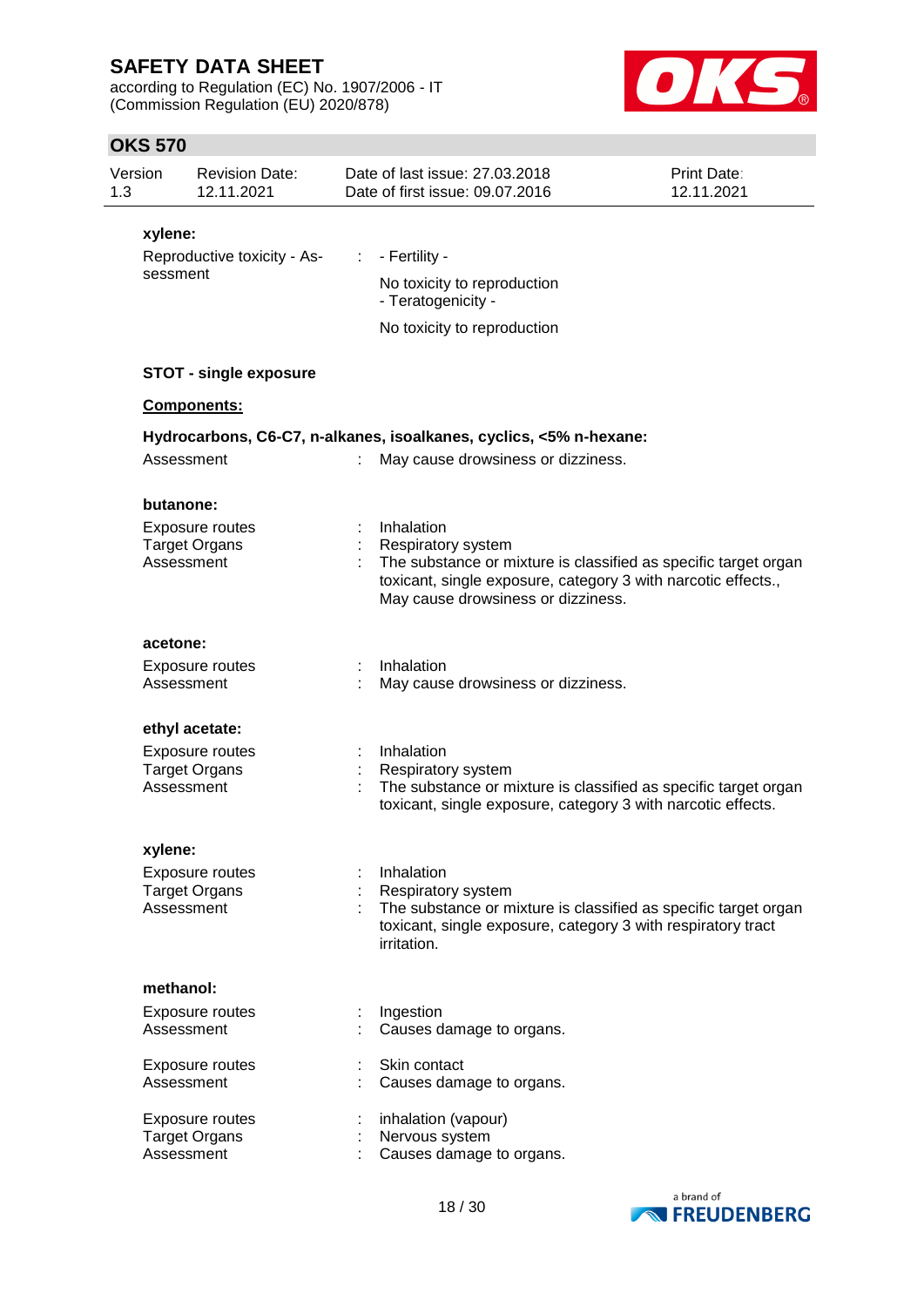according to Regulation (EC) No. 1907/2006 - IT (Commission Regulation (EU) 2020/878)



### **OKS 570**

| Version | <b>Revision Date:</b> | Date of last issue: 27,03,2018  | <b>Print Date:</b> |
|---------|-----------------------|---------------------------------|--------------------|
| 1.3     | 12.11.2021            | Date of first issue: 09.07.2016 | 12.11.2021         |

# **STOT - repeated exposure Components: Hydrocarbons, C6-C7, n-alkanes, isoalkanes, cyclics, <5% n-hexane:** Exposure routes : inhalation (vapour) Assessment : No significant health effects observed in animals at concentrations of 1 mg/l/6h/d or less. **butanone:** Assessment : The substance or mixture is not classified as specific target organ toxicant, repeated exposure. **ethyl acetate:** Assessment : The substance or mixture is not classified as specific target organ toxicant, repeated exposure. **xylene:** Exposure routes : Inhalation Target Organs : Central nervous system Assessment : The substance or mixture is classified as specific target organ toxicant, repeated exposure, category 2. Exposure routes : Ingestion Target Organs : Liver, Kidney Assessment : The substance or mixture is classified as specific target organ toxicant, repeated exposure, category 2. **Repeated dose toxicity**

# **Product:**

Remarks : This information is not available.

### **Aspiration toxicity**

**Product:** May be fatal if swallowed and enters airways.

#### **Components:**

**Hydrocarbons, C6-C7, n-alkanes, isoalkanes, cyclics, <5% n-hexane:** May be fatal if swallowed and enters airways.

#### **butanone:**

No aspiration toxicity classification

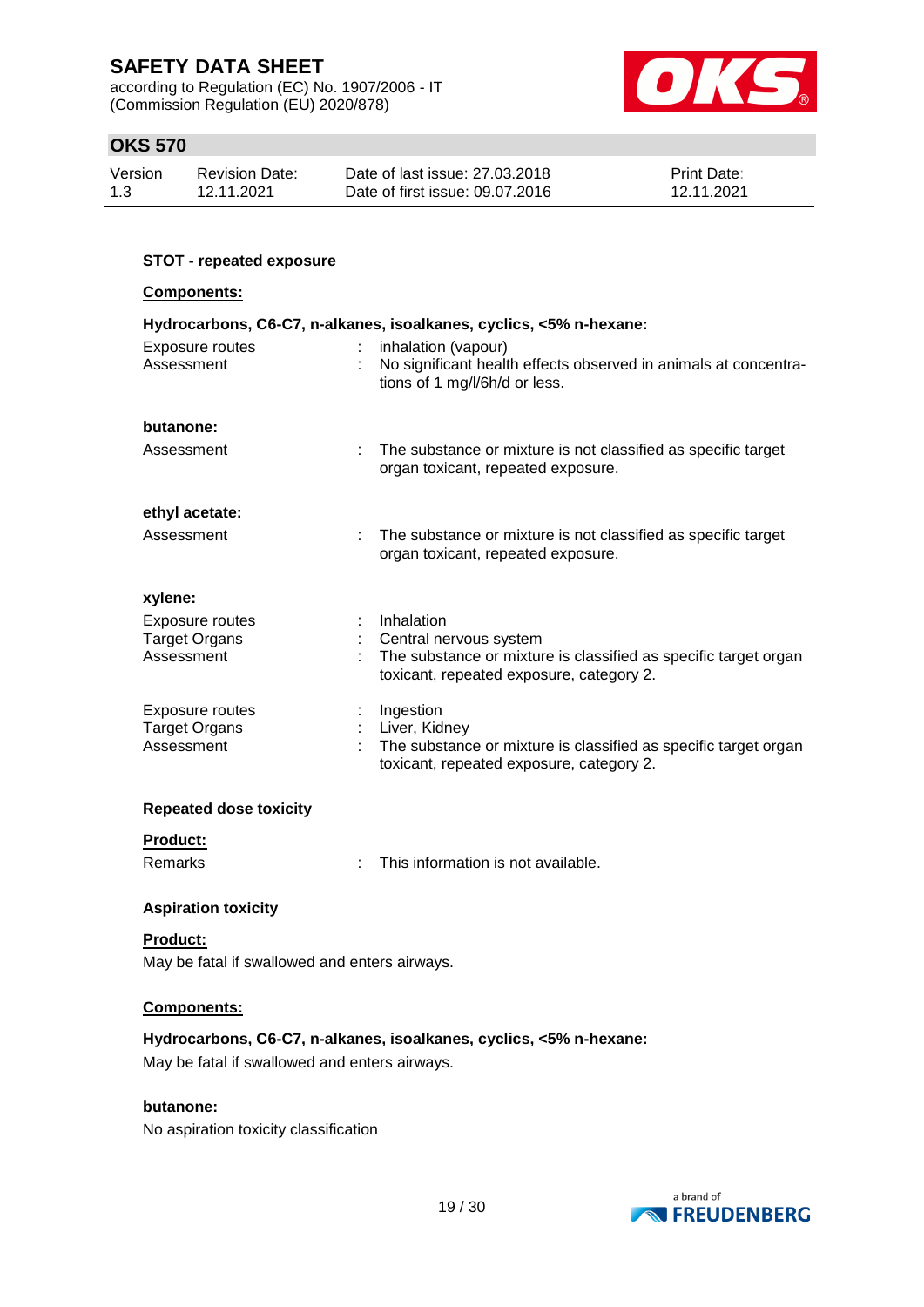according to Regulation (EC) No. 1907/2006 - IT (Commission Regulation (EU) 2020/878)



### **OKS 570**

| Version | Revision Date: | Date of last issue: 27,03,2018  | <b>Print Date:</b> |
|---------|----------------|---------------------------------|--------------------|
| 1.3     | 12.11.2021     | Date of first issue: 09.07.2016 | 12.11.2021         |

#### **xylene:**

May be fatal if swallowed and enters airways.

#### **Further information**

### **Product:**

Remarks : Ingestion causes irritation of upper respiratory system and gastrointestinal disturbance.

### **SECTION 12: Ecological information**

#### **12.1 Toxicity**

| <b>Product:</b>                                                                     |                                                                                                         |
|-------------------------------------------------------------------------------------|---------------------------------------------------------------------------------------------------------|
| Toxicity to fish                                                                    | Remarks: Toxic to aquatic organisms, may cause long-term<br>adverse effects in the aquatic environment. |
| Toxicity to daphnia and other : Remarks: No data available<br>aquatic invertebrates |                                                                                                         |
| Toxicity to algae/aquatic<br>plants                                                 | : Remarks: No data available                                                                            |
| Toxicity to microorganisms                                                          | Remarks: No data available                                                                              |

#### **Components:**

|                                     | Hydrocarbons, C6-C7, n-alkanes, isoalkanes, cyclics, <5% n-hexane:                                                                              |
|-------------------------------------|-------------------------------------------------------------------------------------------------------------------------------------------------|
| Toxicity to fish                    | : LC50 (Oncorhynchus mykiss (rainbow trout)): $> 22$ mg/l<br>Exposure time: 96 h<br>Method: OECD Test Guideline 203<br>GLP: yes                 |
| aquatic invertebrates               | Toxicity to daphnia and other : EL50 (Daphnia magna (Water flea)): 3 mg/l<br>Exposure time: 48 h<br>Method: OECD Test Guideline 202<br>GLP: yes |
| Toxicity to algae/aquatic<br>plants | EbC50 (Pseudokirchneriella subcapitata (green algae)): 26<br>mq/l<br>Exposure time: 72 h<br>Method: OECD Test Guideline 201                     |
| <b>Ecotoxicology Assessment</b>     |                                                                                                                                                 |
| Acute aquatic toxicity              | Toxic to aquatic life.                                                                                                                          |

| Chronic aquatic toxicity | Toxic to aquatic life with long lasting effects. |
|--------------------------|--------------------------------------------------|
|                          |                                                  |

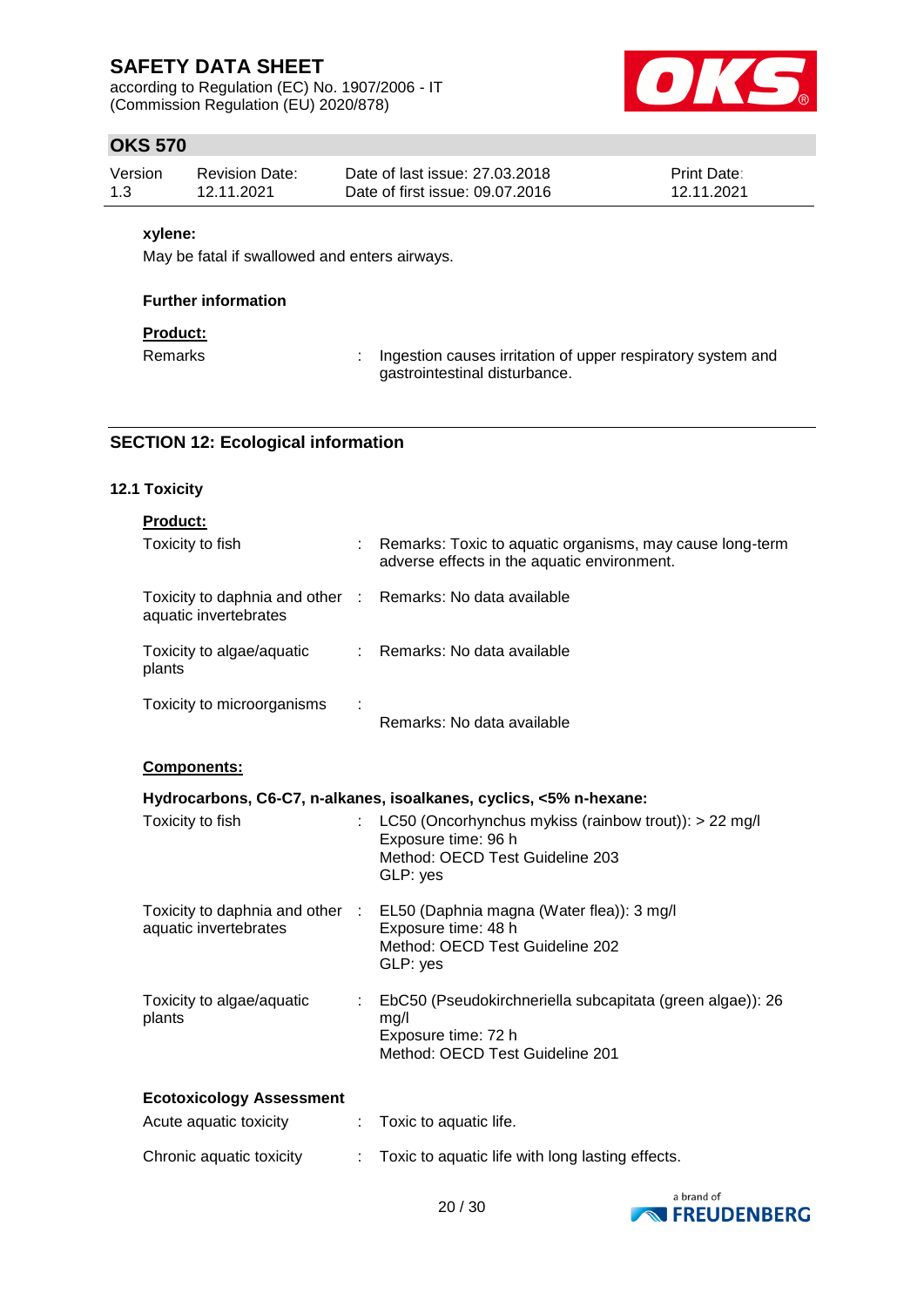according to Regulation (EC) No. 1907/2006 - IT (Commission Regulation (EU) 2020/878)



| Version<br>1.3 |           | <b>Revision Date:</b><br>12.11.2021                      |    | Date of last issue: 27.03.2018<br>Date of first issue: 09.07.2016                                                                                                     | Print Date:<br>12.11.2021 |
|----------------|-----------|----------------------------------------------------------|----|-----------------------------------------------------------------------------------------------------------------------------------------------------------------------|---------------------------|
|                |           |                                                          |    |                                                                                                                                                                       |                           |
|                | butanone: |                                                          |    |                                                                                                                                                                       |                           |
|                |           | Toxicity to fish                                         |    | LC50 (Pimephales promelas (fathead minnow)): 2.993 mg/l<br>Exposure time: 96 h<br>Test Type: static test                                                              |                           |
|                |           | Toxicity to daphnia and other :<br>aquatic invertebrates |    | EC50 (Daphnia magna (Water flea)): 308 mg/l<br>Exposure time: 48 h<br>Test Type: static test                                                                          |                           |
|                | plants    | Toxicity to algae/aquatic                                |    | : EC50 (Pseudokirchneriella subcapitata (green algae)): 1.972<br>mg/l<br>Exposure time: 72 h<br>Test Type: static test<br>Method: OECD Test Guideline 201<br>GLP: yes |                           |
|                |           | Toxicity to microorganisms                               |    | EC50 (Pseudomonas putida): 1.150 mg/l<br>Exposure time: 16 h<br>Test Type: static test<br>Method: DIN 38 412 Part 8                                                   |                           |
|                |           | ethyl acetate:                                           |    |                                                                                                                                                                       |                           |
|                |           | Toxicity to fish                                         |    | LC50 (Pimephales promelas (fathead minnow)): 212,5 mg/l<br>Exposure time: 96 h<br>Test Type: static test                                                              |                           |
|                |           | Toxicity to daphnia and other :<br>aquatic invertebrates |    | EC50 (Daphnia magna (Water flea)): 154 mg/l<br>Exposure time: 48 h                                                                                                    |                           |
|                | plants    | Toxicity to algae/aquatic                                | ÷  | EC50 (Pseudokirchneriella subcapitata (green algae)): 2.500<br>mg/l<br>Exposure time: 96 h                                                                            |                           |
|                | xylene:   |                                                          |    |                                                                                                                                                                       |                           |
|                |           | Toxicity to fish                                         | ÷. | LC50 (Oncorhynchus mykiss (rainbow trout)): 2,6 mg/l<br>Exposure time: 96 h<br>Test Type: static test<br>Method: OECD Test Guideline 203                              |                           |
|                |           | Toxicity to daphnia and other :<br>aquatic invertebrates |    | EC50 (Daphnia magna (Water flea)): 3,82 mg/l<br>Exposure time: 48 h<br>Test Type: flow-through test                                                                   |                           |
|                | plants    | Toxicity to algae/aquatic                                | ÷  | EC50 (Pseudokirchneriella subcapitata (green algae)): 2,2<br>mg/l<br>Exposure time: 72 h<br>Test Type: static test<br>Method: OECD Test Guideline 201<br>GLP: yes     |                           |

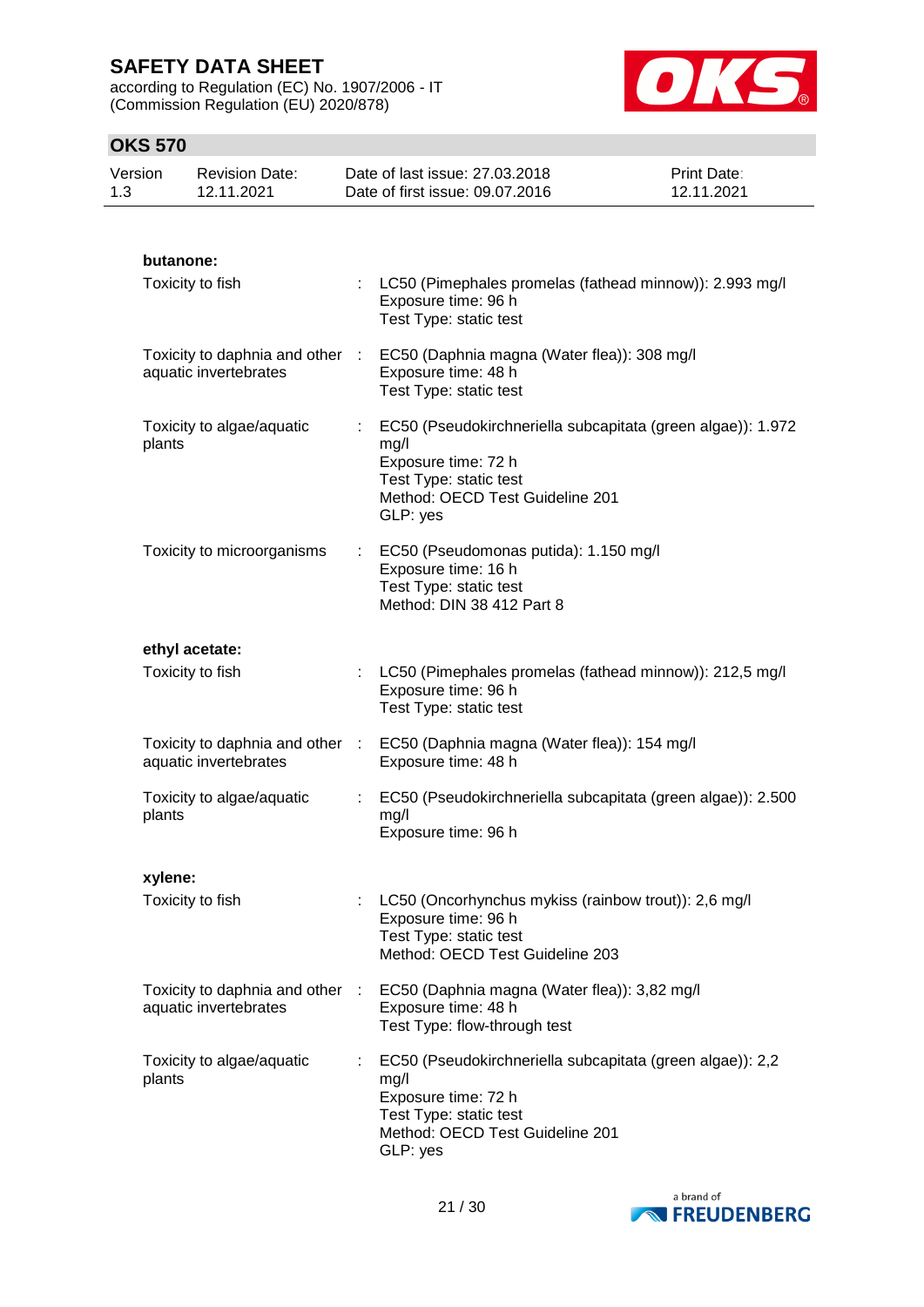according to Regulation (EC) No. 1907/2006 - IT (Commission Regulation (EU) 2020/878)



| 1.3 | Version         | <b>Revision Date:</b><br>12.11.2021                            |    | Date of last issue: 27.03.2018<br>Date of first issue: 09.07.2016                                                                                                                | Print Date:<br>12.11.2021 |
|-----|-----------------|----------------------------------------------------------------|----|----------------------------------------------------------------------------------------------------------------------------------------------------------------------------------|---------------------------|
|     |                 | Toxicity to microorganisms                                     | t. | EC50 (activated sludge): > 157 mg/l<br>Exposure time: 3 h<br>Test Type: Respiration inhibition<br>Method: OECD Test Guideline 209                                                |                           |
|     | icity)          | Toxicity to fish (Chronic tox-                                 |    | $NOEC:$ > 1,3 mg/l<br>Exposure time: 56 d<br>Species: Oncorhynchus mykiss (rainbow trout)<br>Test Type: flow-through test                                                        |                           |
|     | ic toxicity)    | Toxicity to daphnia and other<br>aquatic invertebrates (Chron- |    | EC50: 2,90 mg/l<br>Exposure time: 21 d<br>Species: Daphnia magna (Water flea)<br>Test Type: static test<br>Method: OECD Test Guideline 211<br>GLP: yes                           |                           |
|     |                 | 12.2 Persistence and degradability                             |    |                                                                                                                                                                                  |                           |
|     | <b>Product:</b> | Biodegradability                                               |    | Remarks: No data available                                                                                                                                                       |                           |
|     | ity             |                                                                |    | Physico-chemical removabil- : Remarks: No data available                                                                                                                         |                           |
|     |                 | Components:                                                    |    |                                                                                                                                                                                  |                           |
|     |                 |                                                                |    | Hydrocarbons, C6-C7, n-alkanes, isoalkanes, cyclics, <5% n-hexane:                                                                                                               |                           |
|     |                 | Biodegradability                                               | ÷. | Result: Readily biodegradable.                                                                                                                                                   |                           |
|     | butanone:       |                                                                |    |                                                                                                                                                                                  |                           |
|     |                 | Biodegradability                                               |    | Test Type: aerobic<br>Inoculum: activated sludge<br>Result: rapidly biodegradable<br>Biodegradation: 98 %<br>Exposure time: 28 d<br>Method: OECD Test Guideline 301D<br>GLP: yes |                           |
|     | acetone:        |                                                                |    |                                                                                                                                                                                  |                           |
|     |                 | Biodegradability                                               |    | Result: rapidly biodegradable                                                                                                                                                    |                           |
|     |                 | ethyl acetate:                                                 |    |                                                                                                                                                                                  |                           |
|     |                 | Biodegradability                                               |    | Result: rapidly biodegradable                                                                                                                                                    |                           |
|     | xylene:         | Biodegradability                                               |    | Result: Readily biodegradable.                                                                                                                                                   |                           |
|     |                 |                                                                |    |                                                                                                                                                                                  |                           |

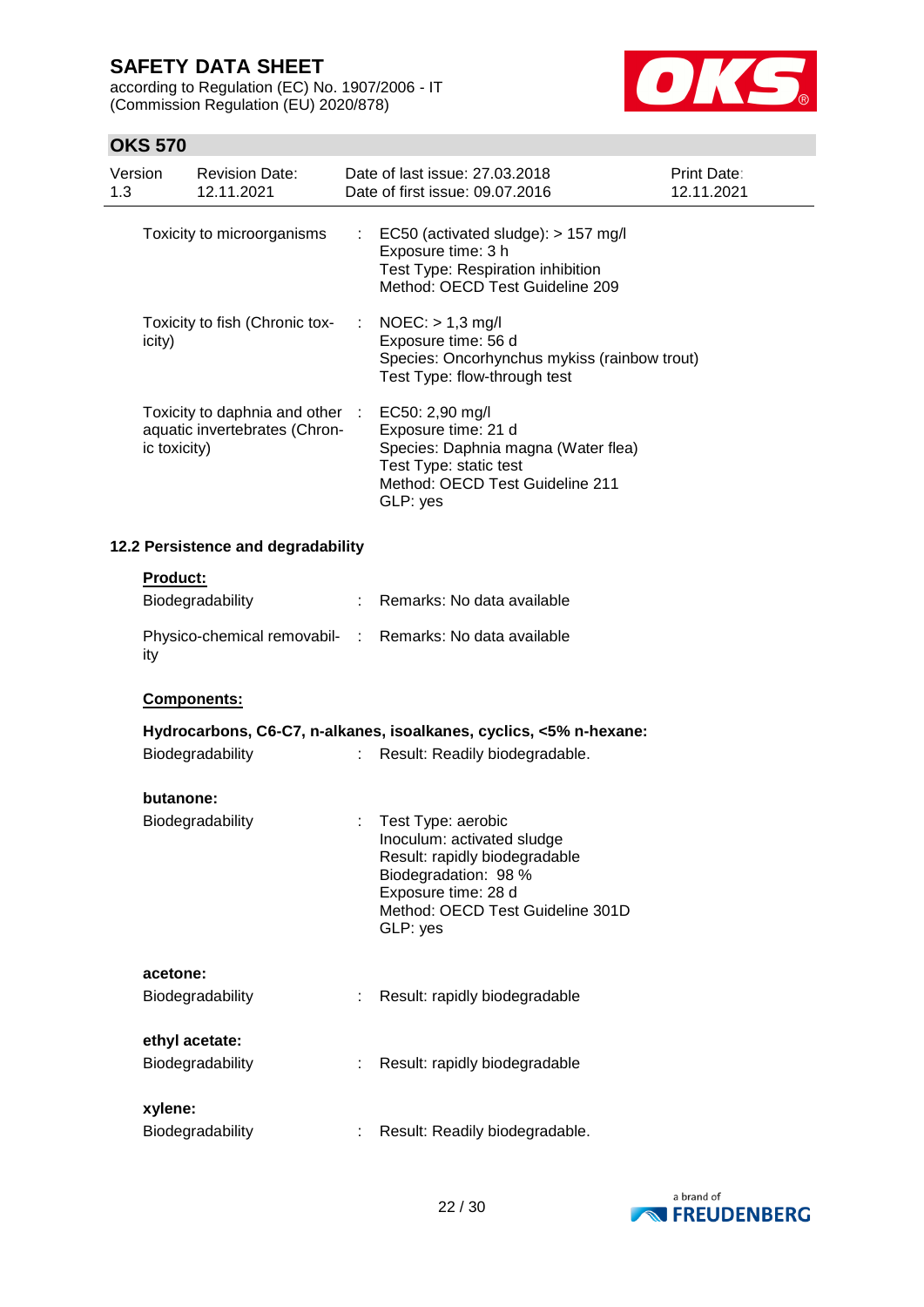according to Regulation (EC) No. 1907/2006 - IT (Commission Regulation (EU) 2020/878)



|     | ט <i>ו</i> ט טוו |                                                    |   |                                                                                                                                                                                                                         |                                  |
|-----|------------------|----------------------------------------------------|---|-------------------------------------------------------------------------------------------------------------------------------------------------------------------------------------------------------------------------|----------------------------------|
| 1.3 | Version          | <b>Revision Date:</b><br>12.11.2021                |   | Date of last issue: 27.03.2018<br>Date of first issue: 09.07.2016                                                                                                                                                       | <b>Print Date:</b><br>12.11.2021 |
|     |                  | 12.3 Bioaccumulative potential                     |   |                                                                                                                                                                                                                         |                                  |
|     | Product:         |                                                    |   |                                                                                                                                                                                                                         |                                  |
|     |                  | Bioaccumulation                                    |   | Remarks: This mixture contains no substance considered to<br>be persistent, bioaccumulating and toxic (PBT).<br>This mixture contains no substance considered to be very<br>persistent and very bioaccumulating (vPvB). |                                  |
|     |                  | Components:                                        |   |                                                                                                                                                                                                                         |                                  |
|     | butanone:        |                                                    |   |                                                                                                                                                                                                                         |                                  |
|     |                  | <b>Bioaccumulation</b>                             |   | Remarks: Due to the distribution coefficient n-octanol/water,<br>accumulation in organisms is not expected.                                                                                                             |                                  |
|     |                  | Partition coefficient: n-<br>octanol/water         | ÷ | log Pow: 0,3 (40 °C)<br>Method: OECD Test Guideline 117<br>GLP: yes                                                                                                                                                     |                                  |
|     | acetone:         |                                                    |   |                                                                                                                                                                                                                         |                                  |
|     |                  | <b>Bioaccumulation</b>                             |   | Remarks: Does not bioaccumulate.                                                                                                                                                                                        |                                  |
|     |                  | Partition coefficient: n-<br>octanol/water         | t | log Pow: 0,2                                                                                                                                                                                                            |                                  |
|     |                  | ethyl acetate:                                     |   |                                                                                                                                                                                                                         |                                  |
|     |                  | Partition coefficient: n-<br>octanol/water         | ÷ | log Pow: 0,68 (25 °C)                                                                                                                                                                                                   |                                  |
|     | xylene:          |                                                    |   |                                                                                                                                                                                                                         |                                  |
|     |                  | Bioaccumulation                                    | t | Bioconcentration factor (BCF): 25,9                                                                                                                                                                                     |                                  |
|     |                  | Partition coefficient: n-<br>octanol/water         |   | log Pow: 2,77 - 3,15                                                                                                                                                                                                    |                                  |
|     |                  | 12.4 Mobility in soil                              |   |                                                                                                                                                                                                                         |                                  |
|     | Product:         |                                                    |   |                                                                                                                                                                                                                         |                                  |
|     | Mobility         |                                                    |   | Remarks: No data available                                                                                                                                                                                              |                                  |
|     |                  | Distribution among environ-<br>mental compartments |   | Remarks: No data available                                                                                                                                                                                              |                                  |
|     |                  | 12.5 Results of PBT and vPvB assessment            |   |                                                                                                                                                                                                                         |                                  |
|     | Product:         |                                                    |   |                                                                                                                                                                                                                         |                                  |

| Assessment | : This substance/mixture contains no components considered<br>to be either persistent, bioaccumulative and toxic (PBT), or<br>very persistent and very bioaccumulative (vPvB) at levels of<br>$0.1\%$ or higher |
|------------|-----------------------------------------------------------------------------------------------------------------------------------------------------------------------------------------------------------------|
|            |                                                                                                                                                                                                                 |

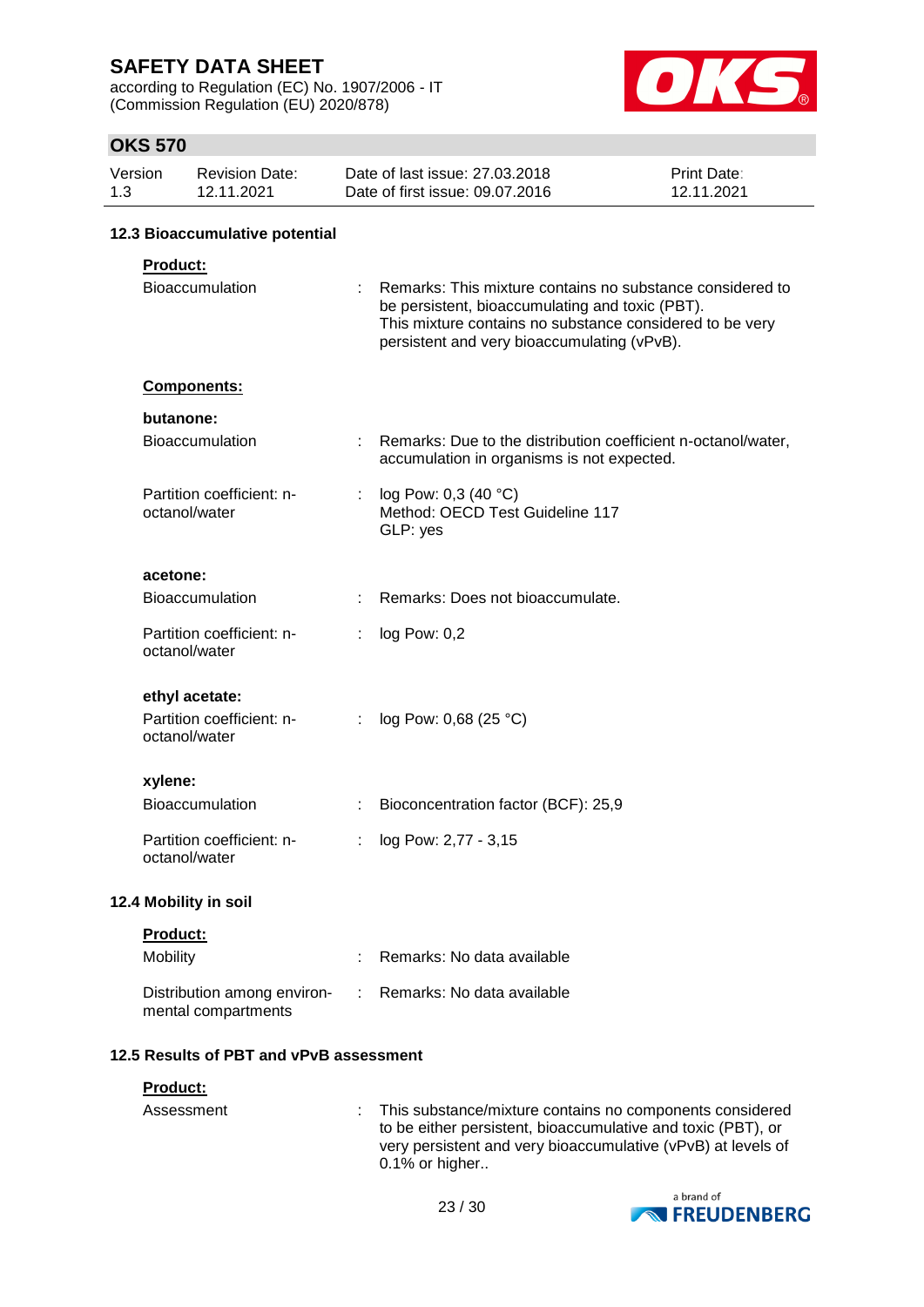according to Regulation (EC) No. 1907/2006 - IT (Commission Regulation (EU) 2020/878)



# **OKS 570**

| UNJ 370            |                                      |                                                                                                                                                                                                                                                                           |                           |
|--------------------|--------------------------------------|---------------------------------------------------------------------------------------------------------------------------------------------------------------------------------------------------------------------------------------------------------------------------|---------------------------|
| Version<br>1.3     | <b>Revision Date:</b><br>12.11.2021  | Date of last issue: 27,03,2018<br>Date of first issue: 09.07.2016                                                                                                                                                                                                         | Print Date:<br>12.11.2021 |
|                    |                                      |                                                                                                                                                                                                                                                                           |                           |
|                    | <b>Components:</b>                   |                                                                                                                                                                                                                                                                           |                           |
|                    | butanone:                            |                                                                                                                                                                                                                                                                           |                           |
|                    | Assessment                           | Non-classified PBT substance. Non-classified vPvB sub-<br>stance.                                                                                                                                                                                                         |                           |
| xylene:            |                                      |                                                                                                                                                                                                                                                                           |                           |
|                    | Assessment                           | Non-classified PBT substance. Non-classified vPvB sub-<br>stance.                                                                                                                                                                                                         |                           |
|                    | 12.6 Endocrine disrupting properties |                                                                                                                                                                                                                                                                           |                           |
| <b>Product:</b>    |                                      |                                                                                                                                                                                                                                                                           |                           |
|                    | Assessment                           | The substance/mixture does not contain components consid-<br>ered to have endocrine disrupting properties according to<br>REACH Article 57(f) or Commission Delegated regulation<br>(EU) 2017/2100 or Commission Regulation (EU) 2018/605 at<br>levels of 0.1% or higher. |                           |
|                    | 12.7 Other adverse effects           |                                                                                                                                                                                                                                                                           |                           |
| Product:<br>mation | Additional ecological infor-         | Toxic to aquatic life with long lasting effects.                                                                                                                                                                                                                          |                           |

# **SECTION 13: Disposal considerations**

|         | 13.1 Waste treatment methods |                                                                                                                                                                                                                    |
|---------|------------------------------|--------------------------------------------------------------------------------------------------------------------------------------------------------------------------------------------------------------------|
| Product |                              | The product should not be allowed to enter drains, water<br>courses or the soil.<br>Do not dispose of with domestic refuse.<br>Dispose of as hazardous waste in compliance with local and<br>national regulations. |
|         |                              | Waste codes should be assigned by the user based on the<br>application for which the product was used.                                                                                                             |
|         | Contaminated packaging<br>÷  | Packaging that is not properly emptied must be disposed of as<br>the unused product.<br>Dispose of waste product or used containers according to<br>local regulations.                                             |
|         |                              | The following Waste Codes are only suggestions:                                                                                                                                                                    |
|         | <b>Waste Code</b>            | used product, unused product<br>08 01 11*, waste paint and varnish containing organic sol-<br>vents or other hazardous substances                                                                                  |

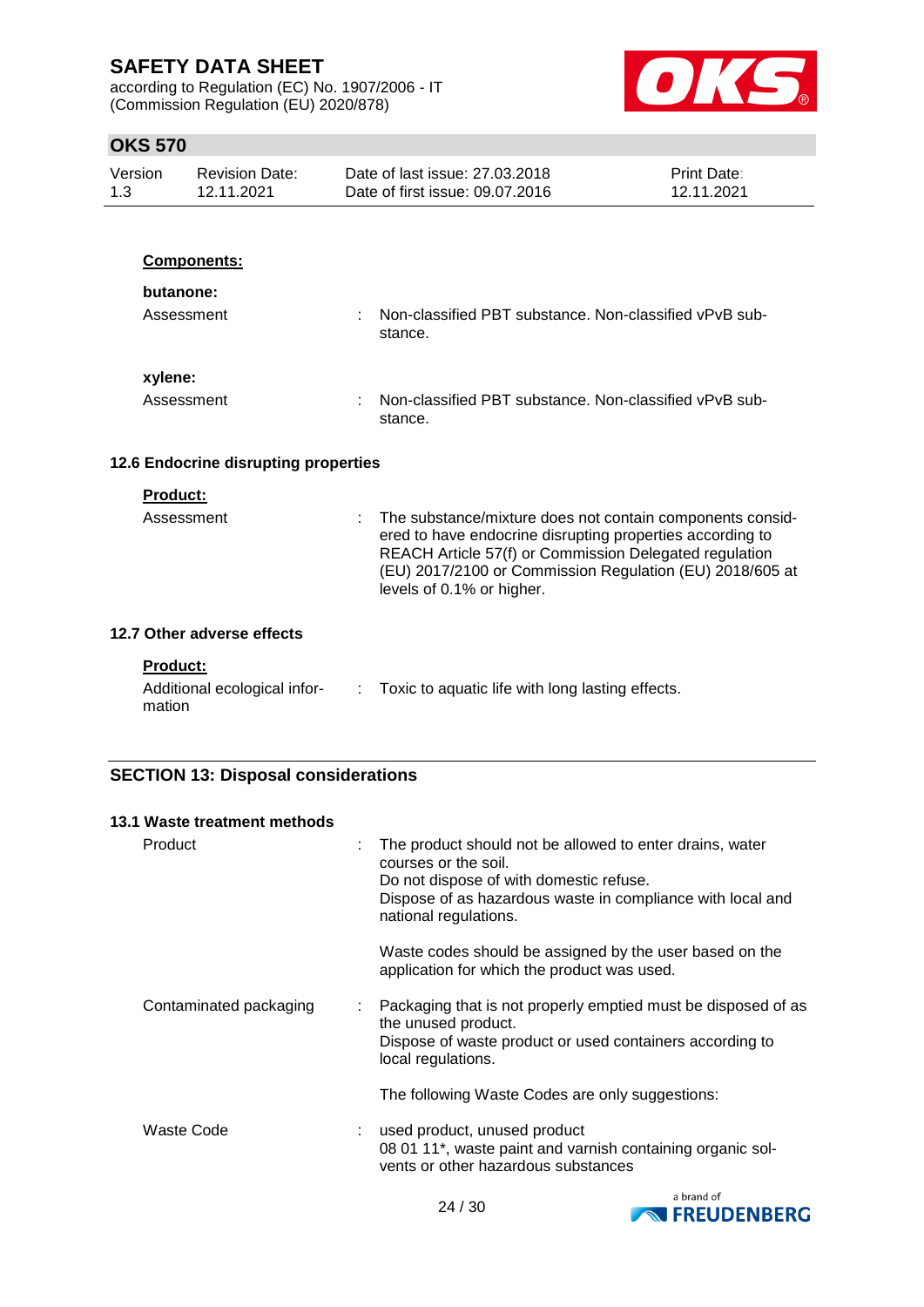according to Regulation (EC) No. 1907/2006 - IT (Commission Regulation (EU) 2020/878)



### **OKS 570**

| Version | <b>Revision Date:</b> | Date of last issue: 27,03,2018  | <b>Print Date:</b> |
|---------|-----------------------|---------------------------------|--------------------|
| 1.3     | 12.11.2021            | Date of first issue: 09.07.2016 | 12.11.2021         |

uncleaned packagings 15 01 10, packaging containing residues of or contaminated by hazardous substances

### **SECTION 14: Transport information**

### **14.1 UN number or ID number**

| <b>ADN</b>                                                                                                                            |    | <b>UN 1263</b>                                            |
|---------------------------------------------------------------------------------------------------------------------------------------|----|-----------------------------------------------------------|
| <b>ADR</b>                                                                                                                            |    | <b>UN 1263</b>                                            |
| <b>RID</b>                                                                                                                            |    | <b>UN 1263</b>                                            |
| <b>IMDG</b>                                                                                                                           |    | <b>UN 1263</b>                                            |
| <b>IATA</b>                                                                                                                           | ÷  | <b>UN 1263</b>                                            |
| 14.2 UN proper shipping name                                                                                                          |    |                                                           |
| <b>ADN</b>                                                                                                                            | ÷  | <b>PAINT</b>                                              |
| <b>ADR</b>                                                                                                                            | ÷  | <b>PAINT</b>                                              |
| <b>RID</b>                                                                                                                            |    | <b>PAINT</b>                                              |
| <b>IMDG</b>                                                                                                                           | ÷  | <b>PAINT</b><br>(naphtha (petroleum), hydrotreated light) |
| <b>IATA</b>                                                                                                                           | ÷  | Paint                                                     |
| 14.3 Transport hazard class(es)                                                                                                       |    |                                                           |
| <b>ADN</b>                                                                                                                            | t  | 3                                                         |
| <b>ADR</b>                                                                                                                            | t. | 3                                                         |
| <b>RID</b>                                                                                                                            | ÷  | 3                                                         |
| <b>IMDG</b>                                                                                                                           | ÷  | 3                                                         |
| <b>IATA</b>                                                                                                                           | ÷  | 3                                                         |
| 14.4 Packing group                                                                                                                    |    |                                                           |
| <b>ADN</b><br>Packing group<br><b>Classification Code</b><br><b>Hazard Identification Number</b><br>Labels                            |    | $\mathbf{  }$<br>F <sub>1</sub><br>33<br>3                |
| <b>ADR</b><br>Packing group<br><b>Classification Code</b><br><b>Hazard Identification Number</b><br>Labels<br>Tunnel restriction code |    | $\mathbf{I}$<br>F <sub>1</sub><br>33<br>3<br>(D/E)        |



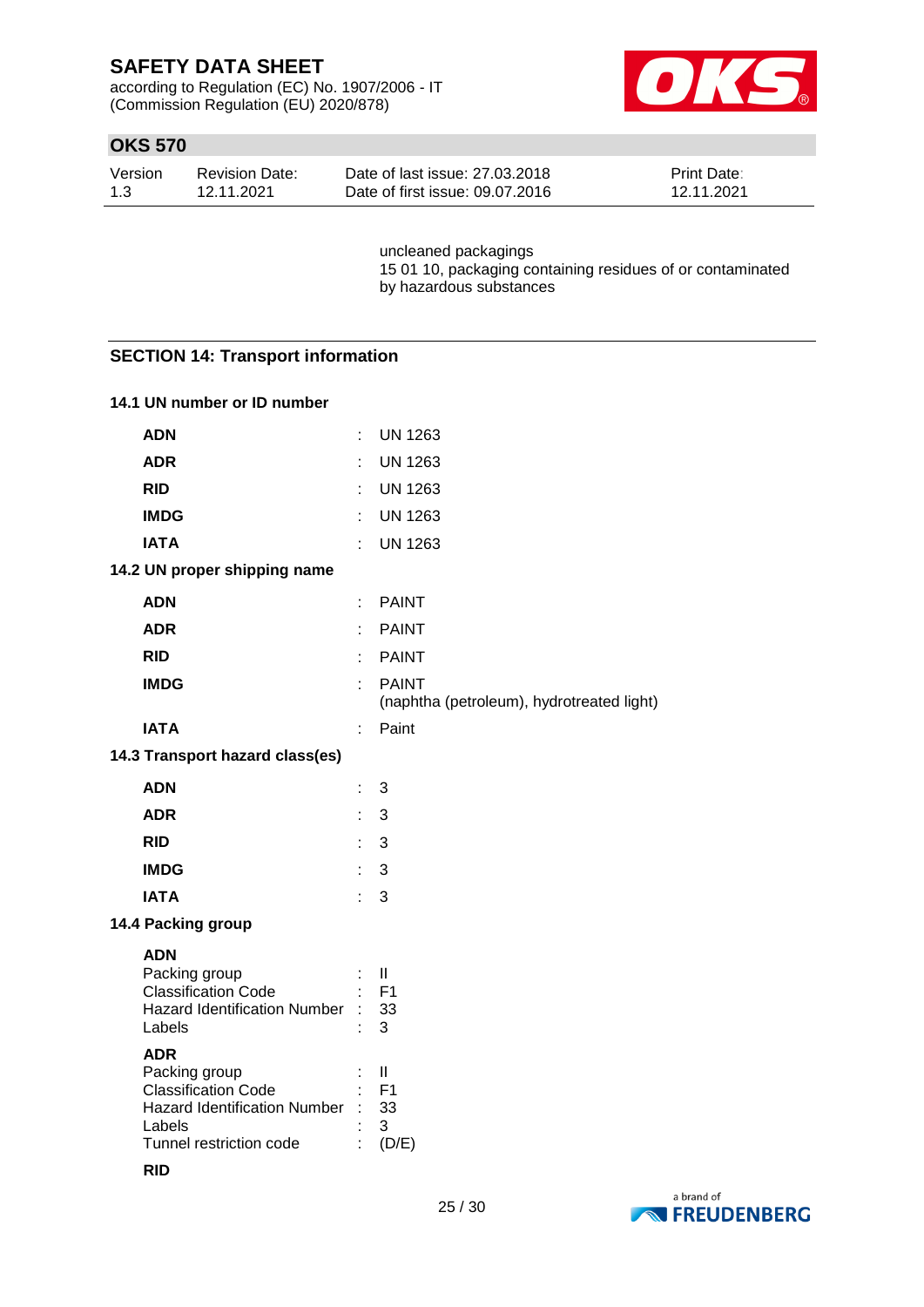according to Regulation (EC) No. 1907/2006 - IT (Commission Regulation (EU) 2020/878)



### **OKS 570**

| Version<br>1.3 | <b>Revision Date:</b><br>12.11.2021                                                                         |   | Date of last issue: 27.03.2018<br>Date of first issue: 09.07.2016 | Print Date:<br>12.11.2021 |
|----------------|-------------------------------------------------------------------------------------------------------------|---|-------------------------------------------------------------------|---------------------------|
|                | Packing group<br><b>Classification Code</b><br><b>Hazard Identification Number</b><br>Labels                |   | $\mathbf{II}$<br>F <sub>1</sub><br>33<br>3                        |                           |
|                | <b>IMDG</b><br>Packing group<br>Labels<br>EmS Code                                                          |   | Ш<br>3<br>$F-E, S-E$                                              |                           |
|                | <b>IATA (Cargo)</b><br>Packing instruction (cargo<br>aircraft)<br>Packing instruction (LQ)<br>Packing group |   | 364<br>Y341<br>$\mathbf{H}$                                       |                           |
|                | Labels<br><b>IATA (Passenger)</b>                                                                           |   | Flammable Liquids                                                 |                           |
|                | Packing instruction (passen-<br>ger aircraft)<br>Packing instruction (LQ)<br>Packing group<br>Labels        | ÷ | 353<br>Y341<br>$\mathbf{H}$<br>Flammable Liquids                  |                           |
|                | <b>14.5 Environmental hazards</b>                                                                           |   |                                                                   |                           |
|                | <b>ADN</b><br>Environmentally hazardous                                                                     |   | yes                                                               |                           |
|                | <b>ADR</b><br>Environmentally hazardous                                                                     |   | yes                                                               |                           |
|                | <b>RID</b><br>Environmentally hazardous                                                                     |   | yes                                                               |                           |
|                | <b>IMDG</b>                                                                                                 |   |                                                                   |                           |

#### **14.6 Special precautions for user**

Marine pollutant : yes

The transport classification(s) provided herein are for informational purposes only, and solely based upon the properties of the unpackaged material as it is described within this Safety Data Sheet. Transportation classifications may vary by mode of transportation, package sizes, and variations in regional or country regulations.

#### **14.7 Maritime transport in bulk according to IMO instruments**

Remarks : Not applicable for product as supplied.

### **SECTION 15: Regulatory information**

#### **15.1 Safety, health and environmental regulations/legislation specific for the substance or mixture**

REACH - Restrictions on the manufacture, placing on the market and use of certain dangerous substances, preparations and articles (Annex XVII)

: Conditions of restriction for the following entries should be considered: Number on list 3

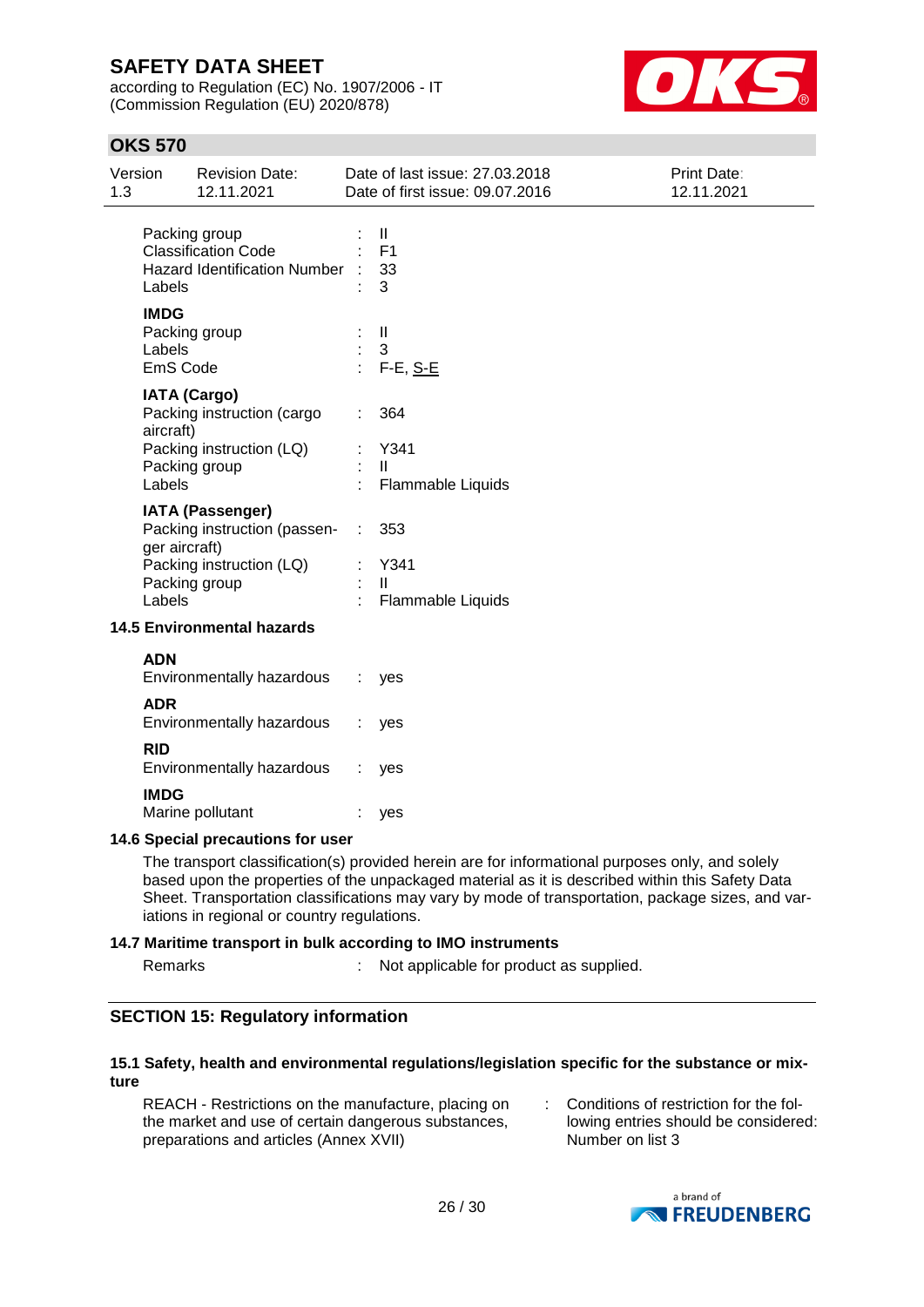according to Regulation (EC) No. 1907/2006 - IT (Commission Regulation (EU) 2020/878)



### **OKS 570**

| Version<br>1.3 | <b>Revision Date:</b><br>12.11.2021                                                                                                                                                                        | Date of last issue: 27.03.2018<br>Date of first issue: 09.07.2016                                                                                                                                                                       |                              | Print Date:<br>12.11.2021                                                                                      |
|----------------|------------------------------------------------------------------------------------------------------------------------------------------------------------------------------------------------------------|-----------------------------------------------------------------------------------------------------------------------------------------------------------------------------------------------------------------------------------------|------------------------------|----------------------------------------------------------------------------------------------------------------|
|                | Concern for Authorisation (Article 59).<br>(EU SVHC)                                                                                                                                                       | REACH - Candidate List of Substances of Very High                                                                                                                                                                                       | Article 57).                 | This product does not contain sub-<br>stances of very high concern (Regu-<br>lation (EC) No 1907/2006 (REACH), |
|                | (Annex XIV)<br>(EU. REACH - Annex XIV)                                                                                                                                                                     | REACH - List of substances subject to authorisation                                                                                                                                                                                     | Not applicable               |                                                                                                                |
|                | plete the ozone layer<br>(EC 1005/2009)                                                                                                                                                                    | Regulation (EC) No 1005/2009 on substances that de-                                                                                                                                                                                     | Not applicable<br>$\sim 100$ |                                                                                                                |
|                | tants (recast)<br>(EU POP)                                                                                                                                                                                 | Regulation (EU) 2019/1021 on persistent organic pollu-                                                                                                                                                                                  | Not applicable<br>$\sim 100$ |                                                                                                                |
|                | of dangerous chemicals<br>(EU PIC)                                                                                                                                                                         | Regulation (EC) No 649/2012 of the European Parlia-<br>ment and the Council concerning the export and import                                                                                                                            | Not applicable<br>÷          |                                                                                                                |
|                | explosives precursors                                                                                                                                                                                      | Regulation (EU) 2019/1148 on the marketing and use of                                                                                                                                                                                   |                              |                                                                                                                |
|                | tional contact point. Please see<br>https://ec.europa.eu/home-affairs/sites/ homeaf-<br>fairs/files/what-we-do/policies/crisis-and-<br>terrorism/explosives/explosives-<br>precur-<br>ontact_points_en.pdf | This product is regulated by Regulation (EU) 2019/1148:<br>all suspicious transactions, and significant disappear-<br>ances and thefts should be reported to the relevant na-<br>sors/docs/list_of_competent_authorities_and_national_c | acetone (ANNEX II)           |                                                                                                                |
|                | Seveso III: Directive 2012/18/EU of the European<br>Parliament and of the Council on the control of<br>major-accident hazards involving dangerous sub-<br>stances.                                         | $:$ P <sub>5c</sub>                                                                                                                                                                                                                     | <b>FLAMMABLE LIQUIDS</b>     |                                                                                                                |
|                |                                                                                                                                                                                                            | E <sub>2</sub>                                                                                                                                                                                                                          |                              | ENVIRONMENTAL HAZARDS                                                                                          |
|                |                                                                                                                                                                                                            | P <sub>5</sub> c                                                                                                                                                                                                                        |                              |                                                                                                                |
|                | Volatile organic compounds                                                                                                                                                                                 | Directive 2010/75/EU of 24 November 2010 on industrial<br>emissions (integrated pollution prevention and control)<br>Volatile organic compounds (VOC) content: 82,06 %                                                                  |                              |                                                                                                                |

#### **Other regulations:**

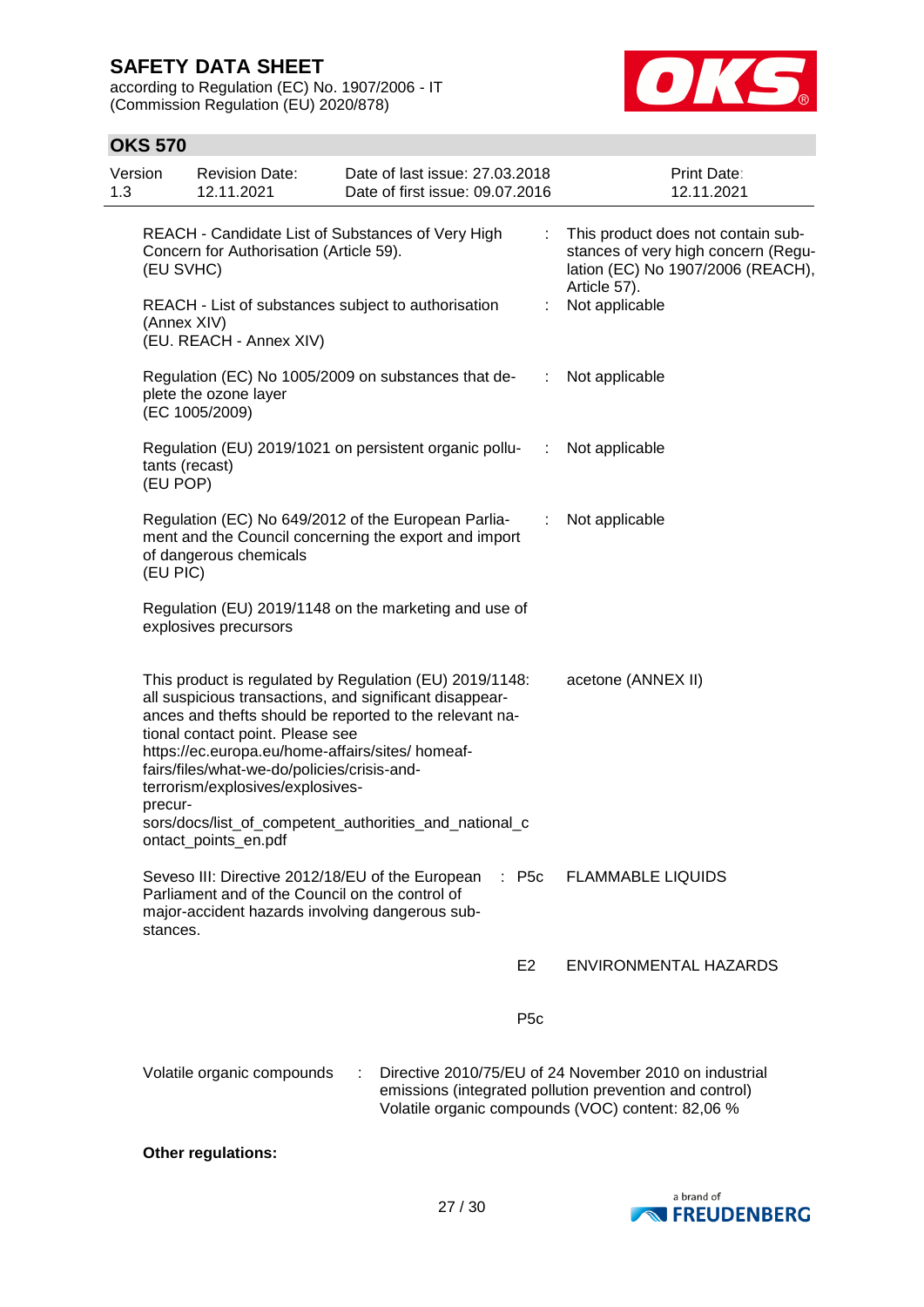according to Regulation (EC) No. 1907/2006 - IT (Commission Regulation (EU) 2020/878)



### **OKS 570**

| Version | <b>Revision Date:</b> | Date of last issue: 27,03,2018  | <b>Print Date:</b> |
|---------|-----------------------|---------------------------------|--------------------|
| 1.3     | 12.11.2021            | Date of first issue: 09.07.2016 | 12.11.2021         |

Take note of Directive 92/85/EEC regarding maternity protection or stricter national regulations, where applicable.

Take note of Directive 94/33/EC on the protection of young people at work or stricter national regulations, where applicable.

Legislative Decree April 9,2008, 81 (Implementation of Article 1 of the Law of 3 August 2007, n. 123, concerning the protection of health and safety in the workplace.) and subsequent amendments

Legislative Decree April 3, 2006, n.152, (Environmental standards) and subsequent amendments

Legislative Decree February 6, 2009, 21 (Regulations for the execution of the provisions laid down in Regulation (EC) no. 648/2004 on detergents)

#### **15.2 Chemical safety assessment**

This information is not available.

### **SECTION 16: Other information**

#### **Full text of H-Statements**

| H <sub>225</sub>  | Highly flammable liquid and vapour.                                                |
|-------------------|------------------------------------------------------------------------------------|
| H <sub>226</sub>  | Flammable liquid and vapour.                                                       |
| H <sub>301</sub>  | Toxic if swallowed.                                                                |
| H <sub>304</sub>  | May be fatal if swallowed and enters airways.                                      |
| H <sub>3</sub> 11 | Toxic in contact with skin.                                                        |
| H <sub>3</sub> 12 | Harmful in contact with skin.                                                      |
| H <sub>315</sub>  | Causes skin irritation.                                                            |
| H <sub>319</sub>  | Causes serious eye irritation.                                                     |
| H <sub>330</sub>  | Fatal if inhaled.                                                                  |
| H332              | Harmful if inhaled.                                                                |
| H <sub>335</sub>  | May cause respiratory irritation.                                                  |
| H <sub>336</sub>  | May cause drowsiness or dizziness.                                                 |
| H <sub>370</sub>  | Causes damage to organs.                                                           |
| H373              | May cause damage to organs through prolonged or repeated<br>exposure if inhaled.   |
| H373              | May cause damage to organs through prolonged or repeated<br>exposure if swallowed. |
| H411              | Toxic to aquatic life with long lasting effects.                                   |
| <b>EUH066</b>     | Repeated exposure may cause skin dryness or cracking.                              |

#### **Full text of other abbreviations**

\*\* : Route of exposure cannot be excluded: For certain hazard classes, e.g. STOT, the route of exposure should be indicated

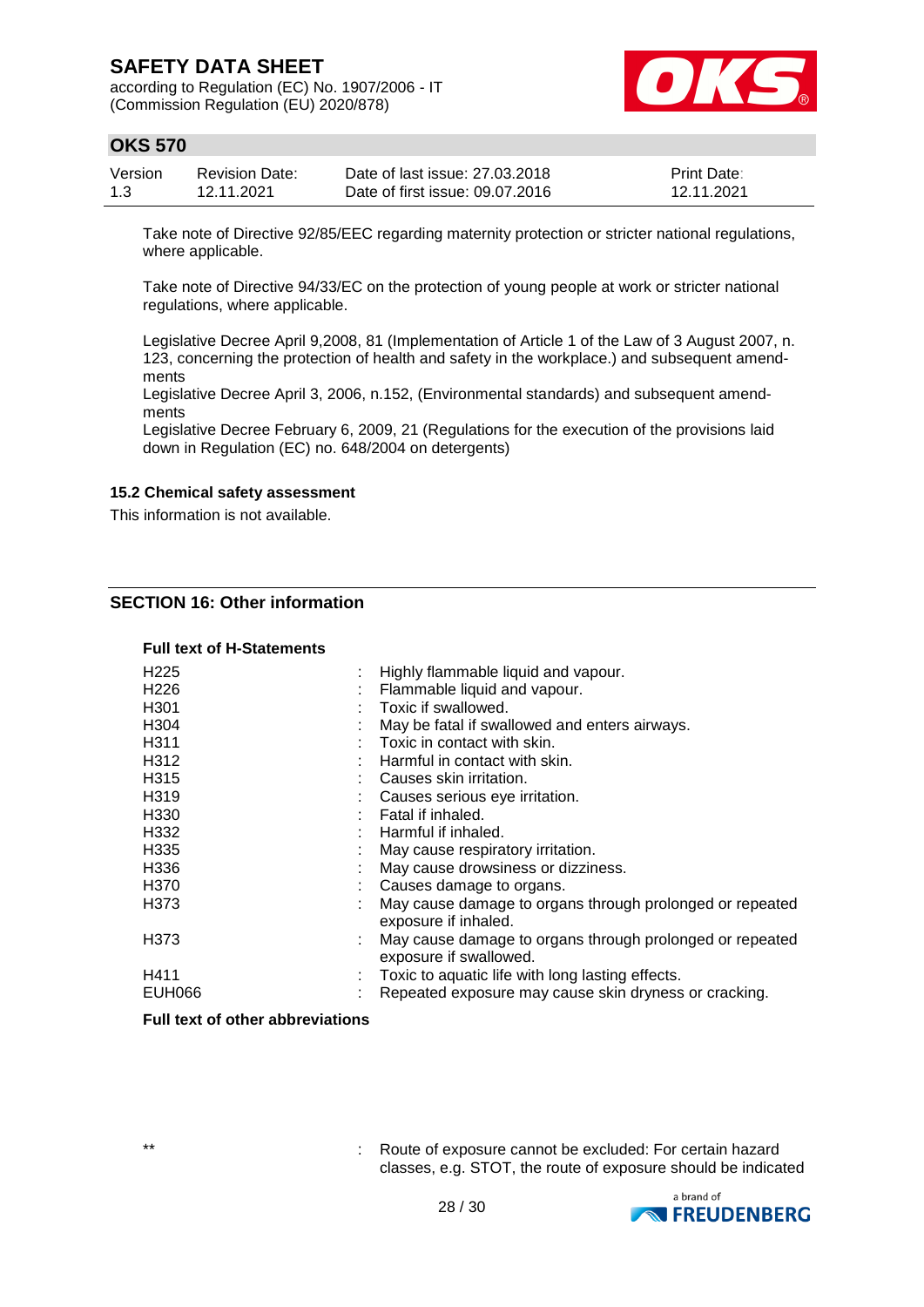according to Regulation (EC) No. 1907/2006 - IT (Commission Regulation (EU) 2020/878)



### **OKS 570**

| Version<br>1.3 | <b>Revision Date:</b><br>12.11.2021 | Date of last issue: 27.03.2018<br>Date of first issue: 09.07.2016                                                                                                                                                                                                                                                                                                                                                                                                                                                                                                                                                                                        | <b>Print Date:</b><br>12.11.2021 |
|----------------|-------------------------------------|----------------------------------------------------------------------------------------------------------------------------------------------------------------------------------------------------------------------------------------------------------------------------------------------------------------------------------------------------------------------------------------------------------------------------------------------------------------------------------------------------------------------------------------------------------------------------------------------------------------------------------------------------------|----------------------------------|
|                |                                     | in the hazard statement only if it is conclusively proven that no<br>other route of exposure can cause the hazard in accordance<br>to the criteria in Annex I. Under Directive 67/548/EEC the<br>route of exposure was indicated for classifications with R48<br>when there was data justifying the classification for this route<br>of exposure. The classification under 67/548/EEC indicating<br>the route of exposure has been translated into the corre-<br>sponding class and category according to this Regulation, but<br>with a general hazard statement not specifying the route of<br>exposure as the necessary information is not available. |                                  |
| Note C         |                                     | Some organic substances may be marketed either in a specif-<br>ic isomeric form or as a mixture of several isomers. In this<br>case the supplier must state on the label whether the sub-<br>stance is a specific isomer or a mixture of isomers.                                                                                                                                                                                                                                                                                                                                                                                                        |                                  |
| 2000/39/EC     |                                     | Europe. Commission Directive 2000/39/EC establishing a first<br>list of indicative occupational exposure limit values                                                                                                                                                                                                                                                                                                                                                                                                                                                                                                                                    |                                  |
| 2006/15/EC     |                                     | Europe. Indicative occupational exposure limit values                                                                                                                                                                                                                                                                                                                                                                                                                                                                                                                                                                                                    |                                  |
| 2017/164/EU    |                                     | Europe. Commission Directive 2017/164/EU establishing a<br>fourth list of indicative occupational exposure limit values                                                                                                                                                                                                                                                                                                                                                                                                                                                                                                                                  |                                  |
| <b>IT OEL</b>  |                                     | Italy. List of indicative limit values for professional exposure to<br>chemical agents.                                                                                                                                                                                                                                                                                                                                                                                                                                                                                                                                                                  |                                  |
|                | 2000/39/EC / TWA                    | Limit Value - eight hours                                                                                                                                                                                                                                                                                                                                                                                                                                                                                                                                                                                                                                |                                  |
|                | 2000/39/EC / STEL                   | Short term exposure limit                                                                                                                                                                                                                                                                                                                                                                                                                                                                                                                                                                                                                                |                                  |
|                | 2006/15/EC / TWA                    | Limit Value - eight hours                                                                                                                                                                                                                                                                                                                                                                                                                                                                                                                                                                                                                                |                                  |
|                | 2017/164/EU / STEL                  | Short term exposure limit                                                                                                                                                                                                                                                                                                                                                                                                                                                                                                                                                                                                                                |                                  |
|                | 2017/164/EU / TWA                   | Limit Value - eight hours                                                                                                                                                                                                                                                                                                                                                                                                                                                                                                                                                                                                                                |                                  |
|                | IT OEL / TWA<br>IT OEL / STEL       | 8 hour exposure limit<br>Short term exposure limit                                                                                                                                                                                                                                                                                                                                                                                                                                                                                                                                                                                                       |                                  |

ADN - European Agreement concerning the International Carriage of Dangerous Goods by Inland Waterways; ADR - European Agreement concerning the International Carriage of Dangerous Goods by Road; AIIC - Australian Inventory of Industrial Chemicals; ASTM - American Society for the Testing of Materials; bw - Body weight; CLP - Classification Labelling Packaging Regulation; Regulation (EC) No 1272/2008; CMR - Carcinogen, Mutagen or Reproductive Toxicant; DIN - Standard of the German Institute for Standardisation; DSL - Domestic Substances List (Canada); ECHA - European Chemicals Agency; EC-Number - European Community number; ECx - Concentration associated with x% response; ELx - Loading rate associated with x% response; EmS - Emergency Schedule; ENCS - Existing and New Chemical Substances (Japan); ErCx - Concentration associated with x% growth rate response; GHS - Globally Harmonized System; GLP - Good Laboratory Practice; IARC - International Agency for Research on Cancer; IATA - International Air Transport Association; IBC - International Code for the Construction and Equipment of Ships carrying Dangerous Chemicals in Bulk; IC50 - Half maximal inhibitory concentration; ICAO - International Civil Aviation Organization; IECSC - Inventory of Existing Chemical Substances in China; IMDG - International Maritime Dangerous Goods; IMO - International Maritime Organization; ISHL - Industrial Safety and Health Law (Japan); ISO - International Organisation for Standardization; KECI - Korea Existing Chemicals Inventory; LC50 - Lethal Concentration to 50 % of a test population; LD50 - Lethal Dose to 50% of a test population (Median Lethal Dose); MARPOL - International Convention for the Prevention of Pollution from Ships; n.o.s. - Not Otherwise Specified; NO(A)EC - No Observed (Adverse) Effect Concentration; NO(A)EL - No Observed (Adverse) Effect Level; NOELR - No Observable Effect Loading Rate; NZIoC - New Zealand Inventory of Chemicals; OECD - Organization for Economic Co-operation and Development; OPPTS - Office of Chemical Safety and Pollution Prevention; PBT - Persistent, Bioaccumulative and Toxic substance; PICCS - Philippines Inventory of Chemicals and Chemical Substances; (Q)SAR - (Quanti-